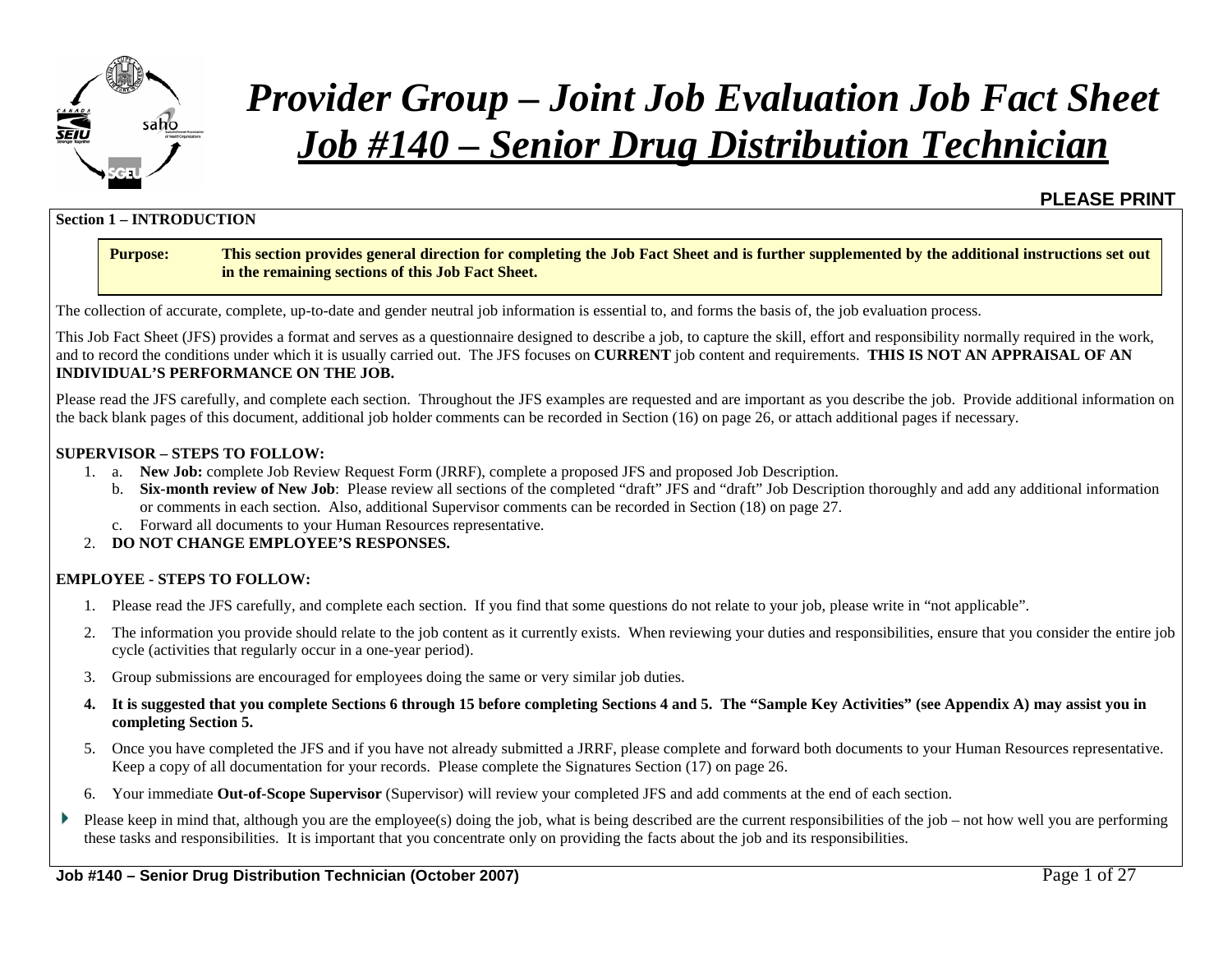| This section gathers information regarding the organization in which your job functions.<br><b>Purpose:</b>                      |                                                                   |                                  |
|----------------------------------------------------------------------------------------------------------------------------------|-------------------------------------------------------------------|----------------------------------|
| Complete the Chart below:                                                                                                        |                                                                   |                                  |
| Be sure to write in the <b>Provincial JE Job Title of the position</b> – <b>not</b> the name of the person currently in the job. |                                                                   |                                  |
| Title of your immediate Out-of-Scope Supervisor                                                                                  | SUPERVISOR'S COMMENTS - ORGANIZATIONAL WORK<br><b>CHART</b>       |                                  |
|                                                                                                                                  | Are the responses to this question: $\Box$ Complete               | $\Box$ Incomplete                |
|                                                                                                                                  | Do you agree with the responses: $\Box$ Yes                       | $\Box$ No                        |
| Title of your immediate Supervisor (if different than above)                                                                     | COMMENTS (must be completed if "Incomplete" or "No" is selected): |                                  |
|                                                                                                                                  |                                                                   |                                  |
|                                                                                                                                  |                                                                   |                                  |
|                                                                                                                                  |                                                                   |                                  |
| <b>Your current Provincial JE Job Title</b>                                                                                      |                                                                   |                                  |
|                                                                                                                                  |                                                                   | Supervisor's Initials: _________ |
|                                                                                                                                  |                                                                   |                                  |
|                                                                                                                                  |                                                                   |                                  |
|                                                                                                                                  |                                                                   |                                  |
|                                                                                                                                  |                                                                   |                                  |
| Provincial JE Job Titles that report directly to you (if applicable)                                                             |                                                                   |                                  |
|                                                                                                                                  |                                                                   |                                  |
|                                                                                                                                  |                                                                   |                                  |
|                                                                                                                                  |                                                                   |                                  |
|                                                                                                                                  |                                                                   |                                  |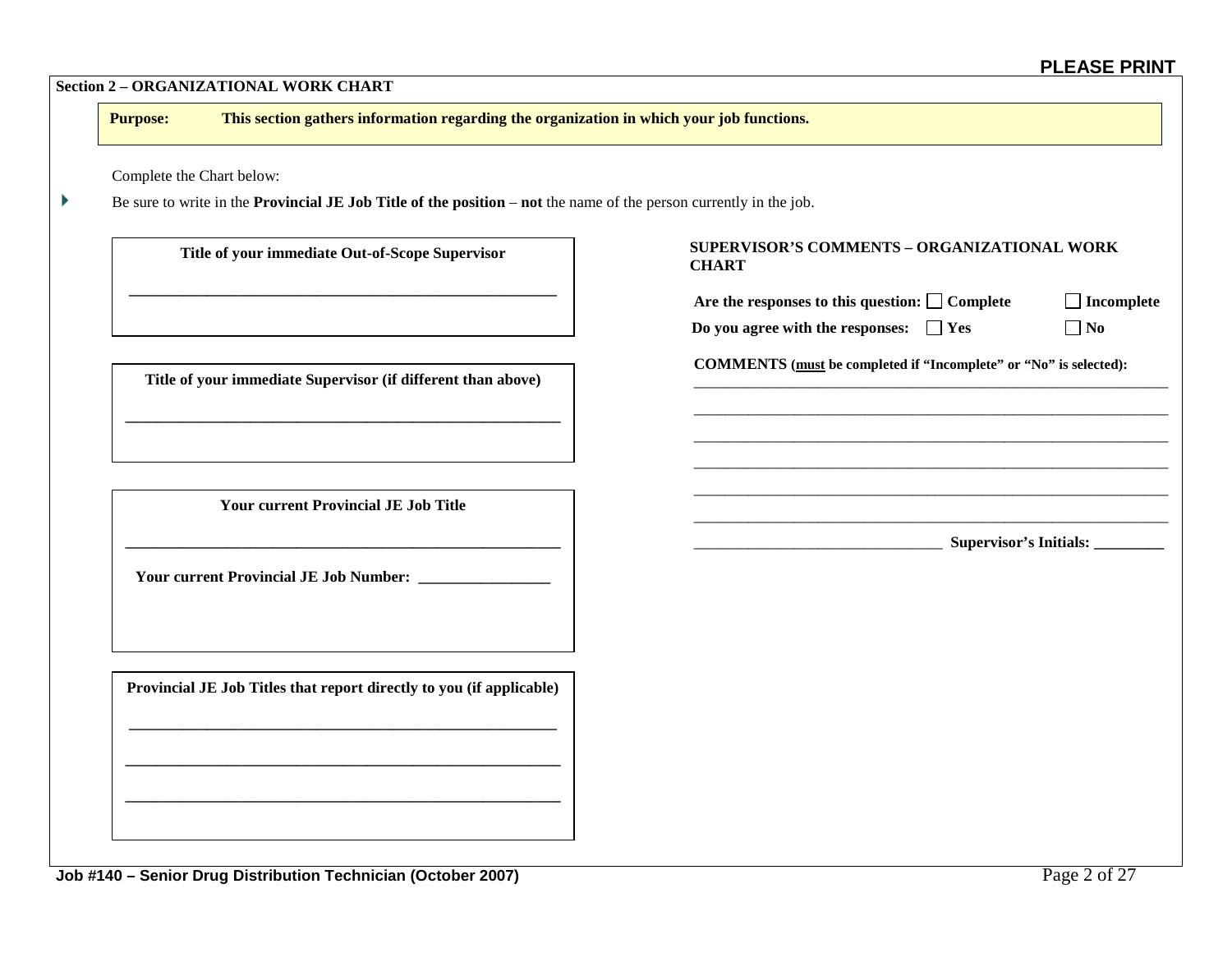| <b>Section 3 - JOB IDENTIFICATION</b>                                                                                                                                                      |                                            |                                                                                                    |                                                                                                                                                                               |  |  |  |
|--------------------------------------------------------------------------------------------------------------------------------------------------------------------------------------------|--------------------------------------------|----------------------------------------------------------------------------------------------------|-------------------------------------------------------------------------------------------------------------------------------------------------------------------------------|--|--|--|
| <b>Purpose:</b>                                                                                                                                                                            |                                            | This section gathers basic identifying material so we can keep track of completed Job Fact Sheets. |                                                                                                                                                                               |  |  |  |
| Provide your name and work telephone number(s) for contact purposes. For group JFS submissions, please note the name and telephone number(s) of the contact person.                        |                                            |                                                                                                    |                                                                                                                                                                               |  |  |  |
| ARE DOING THE SAME JOB):                                                                                                                                                                   |                                            |                                                                                                    | Name of person completing the JFS for a single employee, or contact person for group JFS submission (ONLY COMPLETE A GROUP SUBMISSION IF ALL EMPLOYEES                        |  |  |  |
| Name ( <b>Print</b> ):                                                                                                                                                                     |                                            |                                                                                                    |                                                                                                                                                                               |  |  |  |
|                                                                                                                                                                                            |                                            |                                                                                                    |                                                                                                                                                                               |  |  |  |
|                                                                                                                                                                                            |                                            |                                                                                                    |                                                                                                                                                                               |  |  |  |
|                                                                                                                                                                                            |                                            |                                                                                                    | Department:                                                                                                                                                                   |  |  |  |
| See Section 18 on page 28 for signatures.                                                                                                                                                  |                                            |                                                                                                    |                                                                                                                                                                               |  |  |  |
| Provincial JE Job Title:                                                                                                                                                                   |                                            |                                                                                                    |                                                                                                                                                                               |  |  |  |
| Provincial JE Number:                                                                                                                                                                      |                                            | Office use only:                                                                                   | <b>JEMC No.</b><br>$\mathbf{M}$ - $\mathbf{C}$                                                                                                                                |  |  |  |
|                                                                                                                                                                                            |                                            |                                                                                                    |                                                                                                                                                                               |  |  |  |
| <b>Section 4 - JOB SUMMARY</b>                                                                                                                                                             |                                            |                                                                                                    |                                                                                                                                                                               |  |  |  |
| <b>Purpose:</b>                                                                                                                                                                            | This section describes why the job exists. |                                                                                                    |                                                                                                                                                                               |  |  |  |
|                                                                                                                                                                                            |                                            |                                                                                                    | Briefly describe the general purpose of this job: Coordinates and supervises Drug Distribution Technicians in the acquisition, preparation, checking of medications and other |  |  |  |
| Tips:                                                                                                                                                                                      |                                            |                                                                                                    | pharmaceutical products. Distributes medications/pharmaceutical products/supplies to Nursing Units, other facilities and community- based health care services.               |  |  |  |
| Consider "Why does this job exist?" and "What is this job responsible for?"                                                                                                                |                                            |                                                                                                    |                                                                                                                                                                               |  |  |  |
| Think about what you would say if someone approached you and asked you about your job.<br>You may wish to begin with: "The (Job Title) exists to " or "The (Job Title) is responsible for" |                                            |                                                                                                    |                                                                                                                                                                               |  |  |  |
|                                                                                                                                                                                            |                                            |                                                                                                    |                                                                                                                                                                               |  |  |  |
| <b>SUPERVISOR'S COMMENTS - JOB SUMMARY</b>                                                                                                                                                 |                                            |                                                                                                    |                                                                                                                                                                               |  |  |  |
| Are the responses to this question:                                                                                                                                                        | $\Box$ Complete                            | $\Box$ Incomplete                                                                                  | COMMENTS (must be completed if "Incomplete" or "No" is selected):                                                                                                             |  |  |  |
| Do you agree with the responses:                                                                                                                                                           | $\Box$ Yes                                 | No                                                                                                 |                                                                                                                                                                               |  |  |  |
|                                                                                                                                                                                            |                                            |                                                                                                    |                                                                                                                                                                               |  |  |  |
| Job #140 - Senior Drug Distribution Technician (October 2007)                                                                                                                              |                                            |                                                                                                    | Page 3 of 27                                                                                                                                                                  |  |  |  |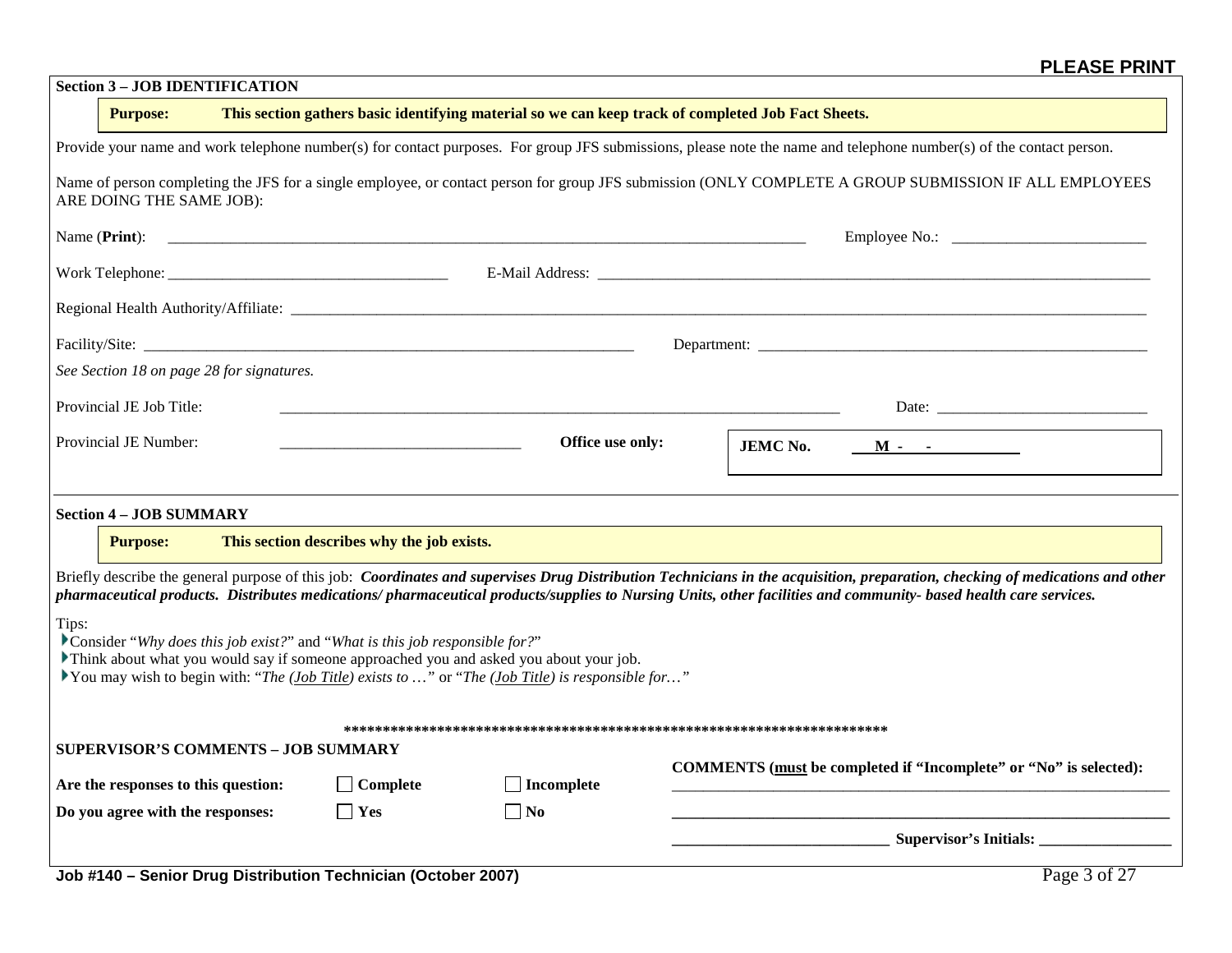#### **Section 5 – KEY WORK ACTIVITIES**

#### **Purpose: This section describes the key activities, duties and responsibilities of the job.**

Consider the full range of job duties or responsibilities undertaken over the year. Summarize these in rough form before completing this section.

Group the job duties or responsibilities that are related and summarize them in a phrase, at the top of each box (e.g., counseling and patient education, preventative maintenance, community involvement). Estimate (to the nearest 5%) the percentage of time per year spent on each key work activity summarized in the section(s) below. Most jobs can be described in three to five key work activities.

**The total of all key work activity sections should equal but not exceed 100%. For example:**  $\frac{1}{2}$  **day every day per year = 50%; 3 months per year = 25%; 2**  $\frac{1}{2}$  **weeks per year =** 5%

After summarizing each key work activity, provide details or examples that describe the related job duties or responsibilities. If using abbreviations, acronyms or technical terminology, please initially explain their meaning.

- Don't get lost in detail in describing the duties and responsibilities. Use clear verbs about things that are done in connection with each one. Avoid using a gender biased wording (i.e. he or she) in describing the work.
- It is important that the **whole job** be described, not just a particular dimension or a special project.

**The "Sample Key Activities" (see Appendix A) may assist you in completing this section.**

- ♦ *Coordinates, orientates and trains technicians, students, pharmacists and Residents, as required.* **If**  $\Box$  **If**  $\Box$  **If**  $\Box$  **If**  $\Box$  **If**  $\Box$  **If**  $\Box$  **If**  $\Box$  **If**  $\Box$  **If**  $\Box$  **If**  $\Box$  **If**  $\Box$  **If**  $\Box$  **If**  $\Box$  **If**  $\Box$  **If**  $\Box$  **If**  $\Box$  **If**  $\Box$  **If**  $\Box$  **If**  $\Box$  **If**  $\Box$  **If**  $\Box$  **If**  $\Box$  **If**  $\Box$  **If**  $\Box$  **If**  $\Box$  **If**  $\Box$  **I**
- ♦ *Writes procedures for review by management.*
- *Prioritizes work, schedules staff and deals with staff payroll issues.* **COMMENTS** (must be completed if "Incomplete" or "No" is selected):
- ♦ *Updates and revises forms, documents and "manufacturing" sheets. \_\_\_\_\_\_\_\_\_\_\_\_\_\_\_\_\_\_\_\_\_\_\_\_\_\_\_\_\_\_\_\_\_\_\_\_\_\_\_\_\_\_\_\_\_\_\_\_\_\_\_\_\_\_\_\_\_*
- ♦ *Assists the pharmacist to deal with distribution and operational problems.*
- ♦ *Liaises with other departments (e.g., nursing).* **\_\_\_\_\_\_\_\_\_\_\_\_\_\_\_\_\_\_\_\_\_\_\_\_\_\_\_\_\_\_\_\_\_\_\_\_\_\_\_\_\_\_\_\_\_\_\_\_\_\_\_\_\_\_\_\_\_**
- ♦ *Assists with performance appraisals and performance reviews.*
- ♦ *Checks work of technicians and follows up on missing medication orders.* **\_\_\_\_\_\_\_\_\_\_\_\_\_\_\_\_\_\_\_\_\_\_\_\_\_\_\_\_\_\_\_\_\_\_\_\_\_\_\_\_\_\_\_\_\_\_\_\_\_\_\_\_\_\_\_\_\_**

#### **Key Work Activity A:** *Coordination / Administration* **SUPERVISOR'S COMMENTS – KEY WORK ACTIVITIES**

**Duties/Responsibilities:** △ Incomplete and the sponses to this question: △ Complete and Incomplete

**\_\_\_\_\_\_\_\_\_\_\_\_\_\_\_\_\_\_\_\_\_\_\_\_\_\_\_\_\_\_\_\_\_\_\_\_\_\_\_\_\_\_\_\_\_\_\_\_\_\_\_\_\_\_\_\_\_**

**\_\_\_\_\_\_\_\_\_\_\_\_\_\_\_\_\_\_\_\_\_\_\_\_\_\_ Supervisor's Initials: \_\_\_\_\_\_\_\_\_**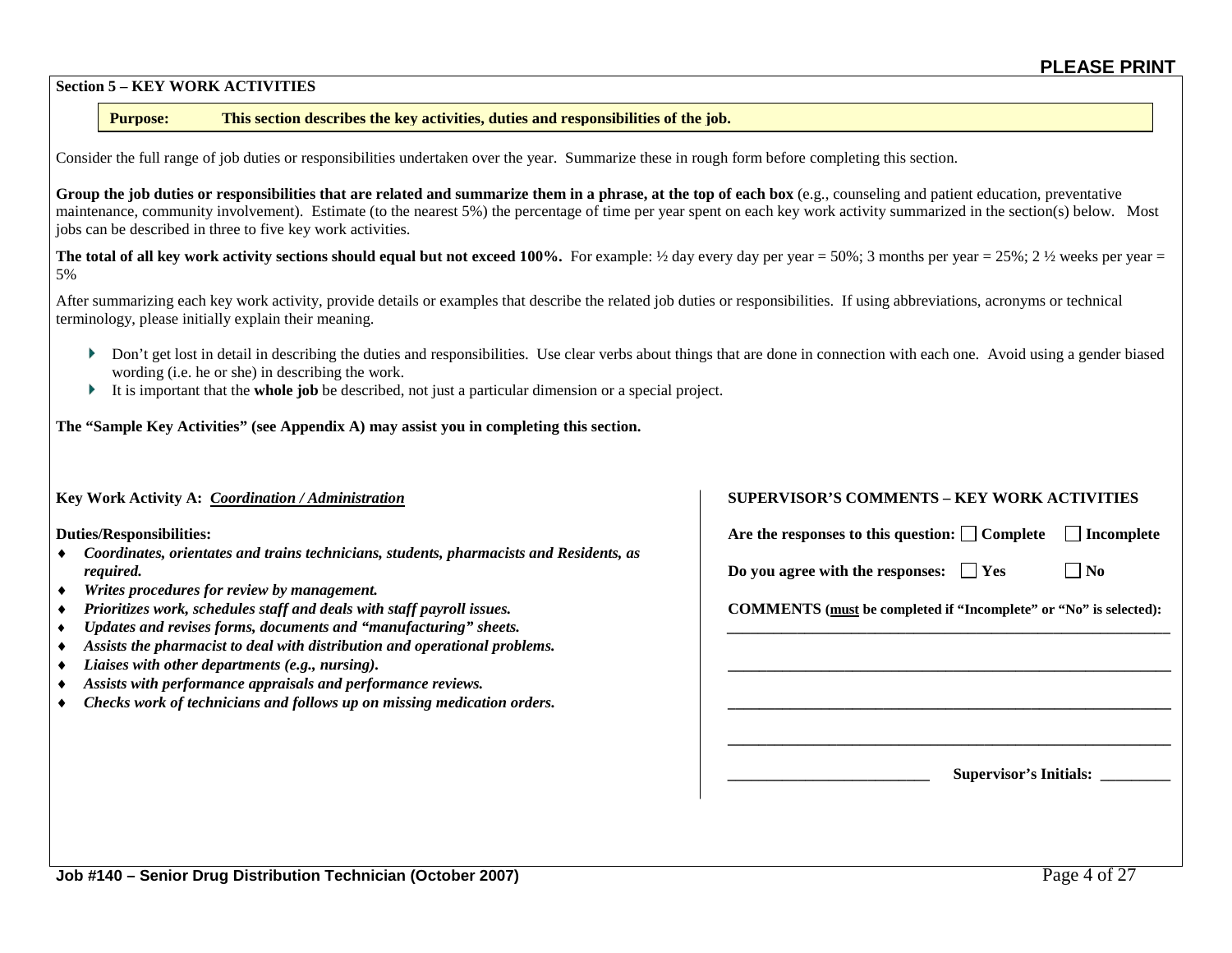#### **Section 5 – KEY WORK ACTIVITIES (cont'd)**

**Key Work Activity B:** *Drug Preparation and Distribution* 

**Duties/Responsibilities:** 

- ♦ *Fills orders, dispenses and delivers drugs.*
- $\bullet$  **Checks and audits patient-specific medications.**
- ♦ *Refills multi-dose medication containers.*
- $\bullet$  *Delivers and exchanges unit dose cassettes for Nursing Units, agencies and/or patient homes.*
- ♦ *Maintains ward stock levels, retrieves and credits unused/expired items.*
- ♦ *Ensures proper transportation and tracking of drugs to clients or other agencies.* **\_\_\_\_\_\_\_\_\_\_\_\_\_\_\_\_\_\_\_\_\_\_\_\_\_\_\_\_\_\_\_\_\_\_\_\_\_\_\_\_\_\_\_\_\_\_\_\_\_\_\_\_\_\_\_\_\_**

|                                             | Are the responses to this question: $\Box$ Complete               | $\Box$ Incomplete                |
|---------------------------------------------|-------------------------------------------------------------------|----------------------------------|
| Do you agree with the responses: $\Box$ Yes |                                                                   | $\Box$ No                        |
|                                             | COMMENTS (must be completed if "Incomplete" or "No" is selected): |                                  |
|                                             |                                                                   |                                  |
|                                             |                                                                   |                                  |
|                                             |                                                                   |                                  |
|                                             |                                                                   |                                  |
|                                             | <b>SUPERVISOR'S COMMENTS - KEY WORK ACTIVITIES</b>                |                                  |
|                                             | Are the responses to this question: $\Box$ Complete               | $\Box$ Incomplete                |
| Do you agree with the responses: $\Box$ Yes |                                                                   | ] No                             |
|                                             | COMMENTS (must be completed if "Incomplete" or "No" is selected): |                                  |
|                                             |                                                                   |                                  |
|                                             |                                                                   |                                  |
|                                             |                                                                   |                                  |
|                                             |                                                                   |                                  |
|                                             |                                                                   | Supervisor's Initials: _________ |

Key Work Activity C: *<u>Unit Dose Re-Packaging and Compounding</u>* 

**Duties/Responsibilities:** 

- ♦ *Pre-packs bulk and unit dose drugs according to approved procedures.*
- $\bullet$  **Prepares compounds, ointments, creams, ear and eye solutions.**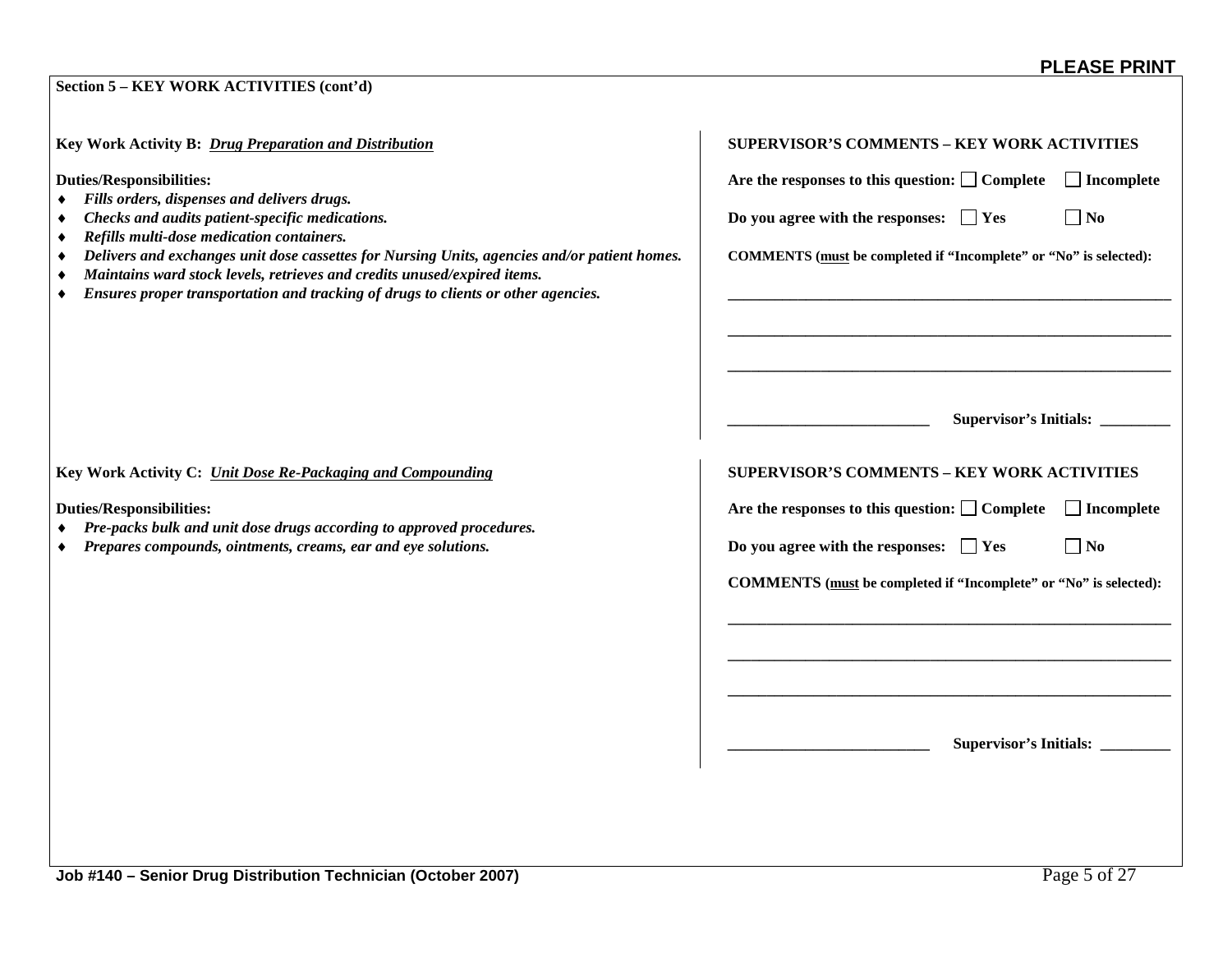#### **Section 5 – KEY WORK ACTIVITIES (cont'd)**

**Key Work Activity D:** *<u>Sterile Product Preparation</u>* 

**Duties/Responsibilities:** 

- ♦ *Adheres to strict protocols for aseptic preparation of biohazardous biologicals, chemotherapy preparations, total parenteral nutrition (TPN), intravenous, intramuscular and subcutaneous products including admixtures.*
- $\bullet$  *Maintains records and statistics associated with sterile compounds.*

| <b>SUPERVISOR'S COMMENTS - KEY WORK ACTIVITIES</b> |                                                                   |                                  |
|----------------------------------------------------|-------------------------------------------------------------------|----------------------------------|
|                                                    | Are the responses to this question: $\Box$ Complete               | $\Box$ Incomplete                |
|                                                    | Do you agree with the responses: $\Box$ Yes                       | $\exists$ No                     |
|                                                    | COMMENTS (must be completed if "Incomplete" or "No" is selected): |                                  |
|                                                    |                                                                   |                                  |
|                                                    |                                                                   | Supervisor's Initials: _________ |
|                                                    | <b>SUPERVISOR'S COMMENTS - KEY WORK ACTIVITIES</b>                |                                  |
|                                                    | Are the responses to this question: $\Box$ Complete               | $\Box$ Incomplete                |
|                                                    | Do you agree with the responses: $\Box$ Yes                       | $\exists$ No                     |
|                                                    | COMMENTS (must be completed if "Incomplete" or "No" is selected): |                                  |
|                                                    |                                                                   |                                  |
|                                                    |                                                                   |                                  |
|                                                    |                                                                   |                                  |
|                                                    |                                                                   | Supervisor's Initials: _________ |
|                                                    |                                                                   |                                  |

**Key Work Activity E:** *Inventory Control* 

**Duties/Responsibilities:** 

- ♦ *Orders and receives medications and other supplies and expedites their delivery.*
- $\triangle$  **Reconciles purchase orders.**
- ♦ *Maintains current records of orders and back orders.*
- $\bullet$  **Assesses usage, rotates stock, destroys or returns expired medications within the pharmacy** *and wards.*
- ♦ *Maintains Narcotic, Controlled and targeted drug registries according to legal requirements.* **\_\_\_\_\_\_\_\_\_\_\_\_\_\_\_\_\_\_\_\_\_\_\_\_\_\_\_\_\_\_\_\_\_\_\_\_\_\_\_\_\_\_\_\_\_\_\_\_\_\_\_\_\_\_\_\_\_**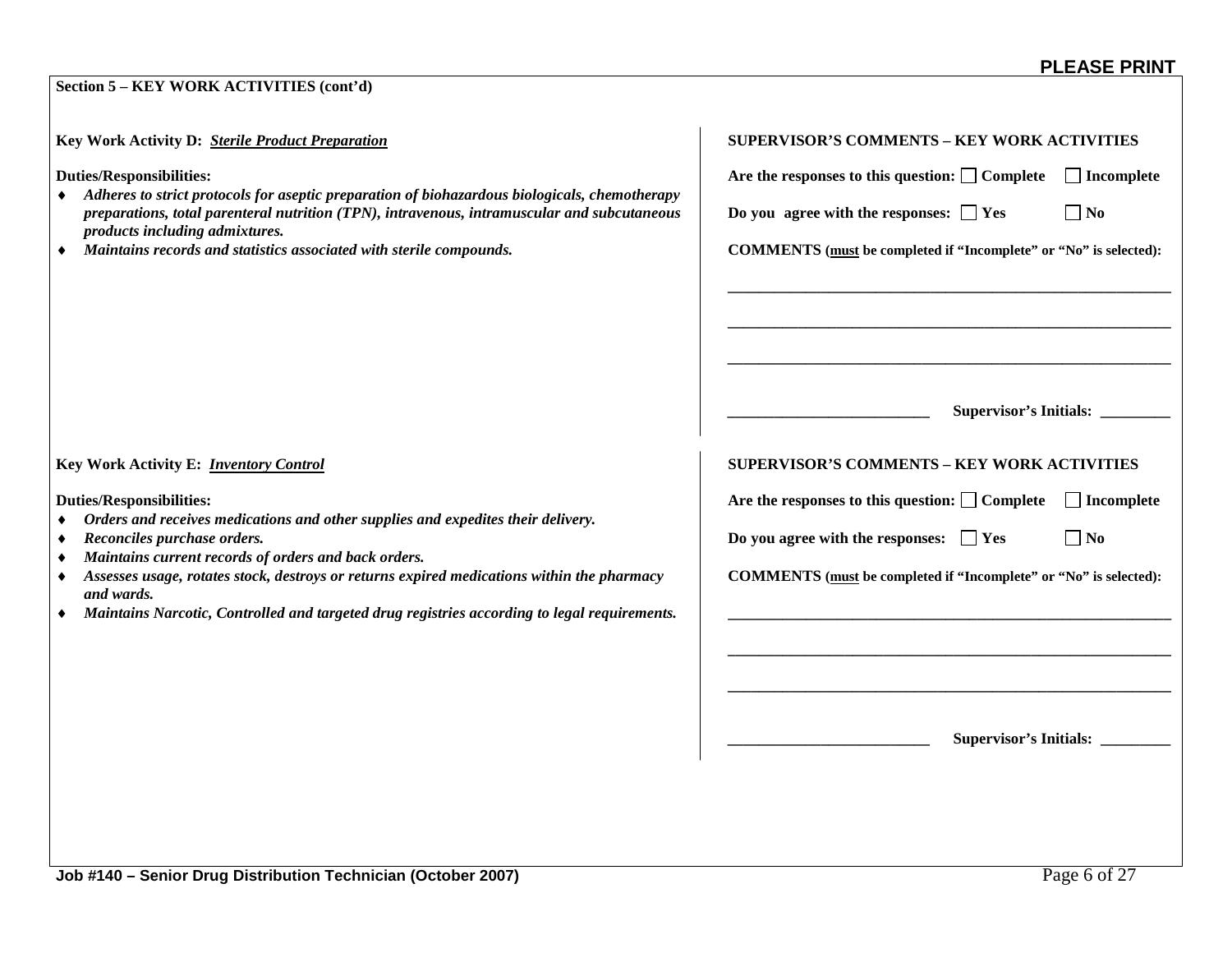| Section 5 - KEY WORK ACTIVITIES (cont'd)                                                                                                   |                                                                          |
|--------------------------------------------------------------------------------------------------------------------------------------------|--------------------------------------------------------------------------|
| Key Work Activity F: Related Key Work Activities                                                                                           | <b>SUPERVISOR'S COMMENTS - KEY WORK ACTIVITIES</b>                       |
| <b>Duties/Responsibilities:</b>                                                                                                            | Are the responses to this question: $\Box$ Complete<br>Incomplete        |
| Maintains and documents workload statistics.                                                                                               |                                                                          |
| Prepares month end reports and statistics.                                                                                                 | Do you agree with the responses: $\Box$ Yes<br>$\Box$ No                 |
| Performs clerical duties (e.g., filing, billing).                                                                                          |                                                                          |
| Organizes and cleans work area.                                                                                                            | <b>COMMENTS</b> (must be completed if "Incomplete" or "No" is selected): |
| Cleans and decontaminates flow hood.                                                                                                       |                                                                          |
| Ensures equipment is properly cleaned and maintained.                                                                                      |                                                                          |
| Participates in the management of Quality Assurance/Quality Control programs as<br>required by local protocols and government regulations. |                                                                          |
|                                                                                                                                            |                                                                          |
|                                                                                                                                            |                                                                          |
|                                                                                                                                            |                                                                          |
|                                                                                                                                            | Supervisor's Initials:                                                   |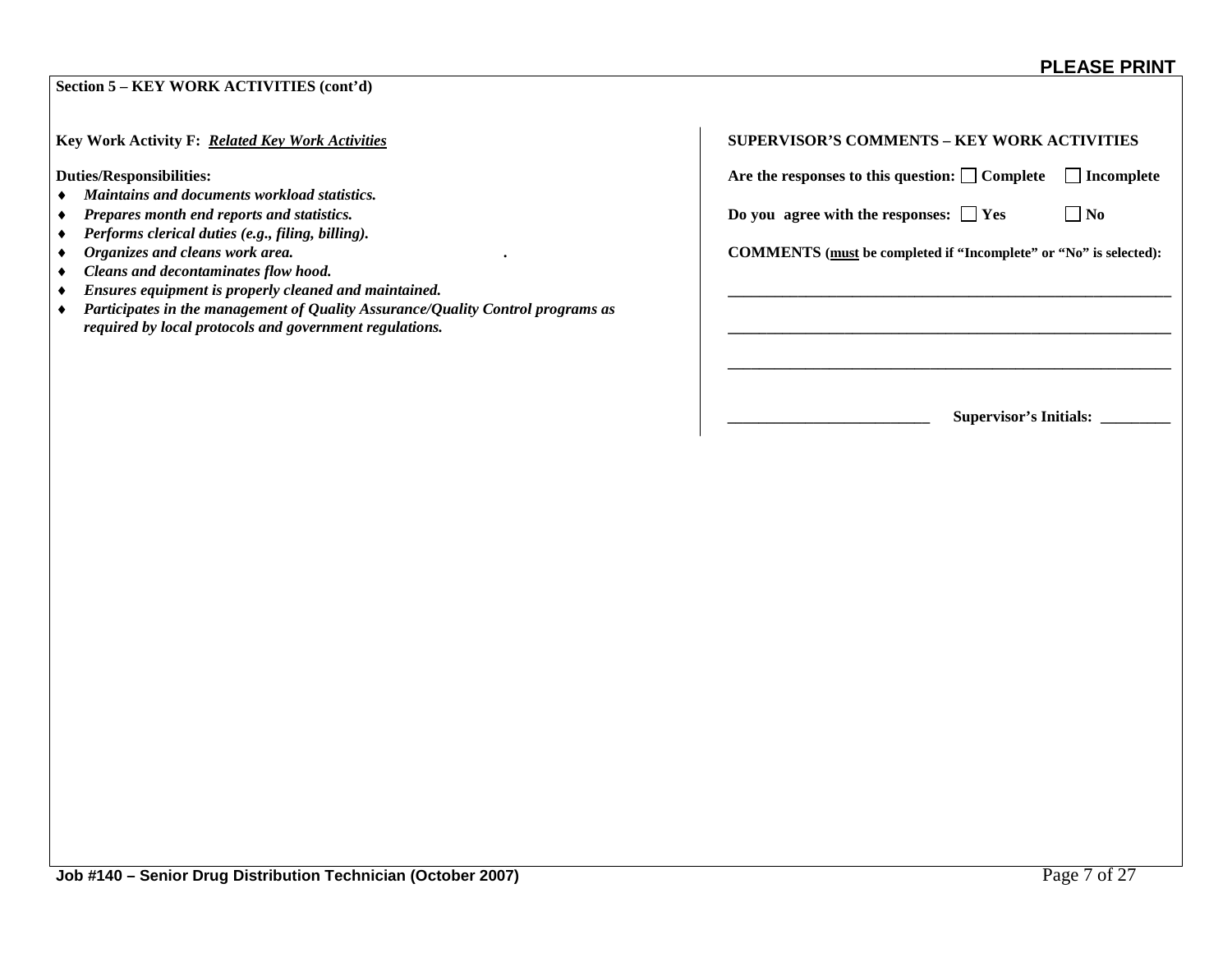#### **Section 6 – DECISION-MAKING**

#### **Purpose: This section provides a series of situations that may be encountered on the job requiring decision making before taking action.**

For each situation, please indicate the response that most appropriately describes your job. Provide examples where requested. Add any additional examples under "Other".

 $\blacktriangleright$ Example: if the job requires you to follow specific instructions/procedures most of the time, check the box under "Most of the time" and give examples. If the job requires you to modify established methods often, check "Often".

| (a) | In this job, do you (check all responses that apply)                                                                                                                                        | <b>Almost</b><br>never | <b>Sometimes</b> | Often                     | <b>Most of</b><br>the time |
|-----|---------------------------------------------------------------------------------------------------------------------------------------------------------------------------------------------|------------------------|------------------|---------------------------|----------------------------|
|     | Follow specific instructions/procedures, use well-defined methods or use established guidelines to achieve desired end<br>results.<br>Example:                                              |                        |                  |                           |                            |
|     | Modify or change established department methods and procedures, but stay within program or legislative boundaries.<br>Example: Input into revision/creation of new policies and procedures. |                        |                  | $\mathbf{v}$<br>$\Lambda$ |                            |
|     | Develop new solutions to diverse and complex problems with conflicting requirements because there are no guidelines.<br>Example:                                                            | T<br>A                 |                  |                           |                            |

| (b) | When there is a situation you have not come across before, do you (check all responses that apply) | <b>Almost</b><br>never   | <i>Sometimes</i>              | <b>Often</b>              | <b>Most</b><br>of the<br>time |
|-----|----------------------------------------------------------------------------------------------------|--------------------------|-------------------------------|---------------------------|-------------------------------|
|     | Immediately ask the supervisor/leader what to do                                                   | $\mathbf v$<br>$\Lambda$ |                               |                           |                               |
|     | Ask co-workers for help in deciding what to do                                                     |                          | $\mathbf v$<br>A              |                           |                               |
|     | Read manuals and figure out what to do                                                             |                          | $\mathbf{v}$<br>$\Lambda$     |                           |                               |
|     | Decide with your supervisor what to do                                                             |                          | $\mathbf v$<br>$\bm{\lambda}$ |                           |                               |
|     | Check guidelines and past practices                                                                |                          |                               | $\mathbf{v}$<br>л         |                               |
|     | Decide what to do based on your related experience                                                 |                          |                               |                           |                               |
|     | Get advice with problems from management and/or other sources (e.g. supplier, consultants)         |                          | $\mathbf v$<br>$\lambda$      |                           |                               |
|     | Other (specify): Call pharmacist                                                                   |                          |                               | $\mathbf{v}$<br>$\Lambda$ |                               |
|     |                                                                                                    |                          |                               |                           |                               |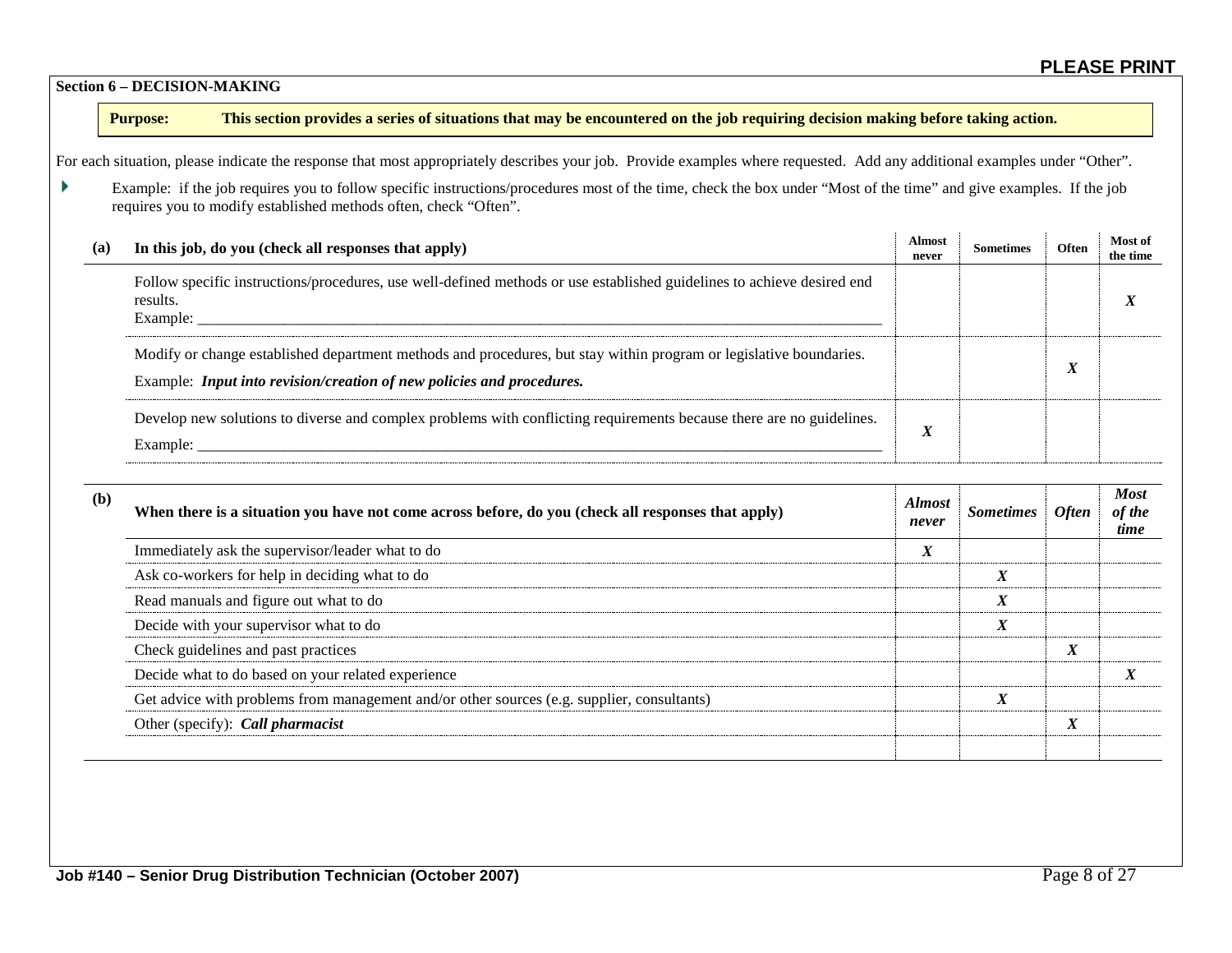| (c) | and provide examples)                                                                |                 |                   | To what extent are the decision-making requirements of this job guided by others (check all responses that apply | <b>Almost</b><br>never | <b>Sometimes</b> | Often | Most of<br>the time |
|-----|--------------------------------------------------------------------------------------|-----------------|-------------------|------------------------------------------------------------------------------------------------------------------|------------------------|------------------|-------|---------------------|
|     | Immediate supervisor                                                                 |                 |                   |                                                                                                                  |                        | $\boldsymbol{X}$ |       |                     |
|     |                                                                                      |                 |                   |                                                                                                                  |                        |                  |       |                     |
|     | Others in own program/department                                                     |                 |                   |                                                                                                                  |                        | $\boldsymbol{X}$ |       |                     |
|     |                                                                                      |                 |                   |                                                                                                                  |                        |                  |       |                     |
|     | Others within the RHA                                                                |                 |                   |                                                                                                                  |                        | $\boldsymbol{X}$ |       |                     |
|     | Example: Central Pharmacy, Public Health                                             |                 |                   |                                                                                                                  |                        |                  |       |                     |
|     | Departmental Management                                                              |                 |                   |                                                                                                                  |                        | $\boldsymbol{X}$ |       |                     |
|     |                                                                                      |                 |                   |                                                                                                                  |                        |                  |       |                     |
|     | Specialists / Clinical Experts                                                       |                 |                   |                                                                                                                  |                        |                  |       |                     |
|     |                                                                                      |                 |                   |                                                                                                                  |                        |                  |       |                     |
|     | Senior Management                                                                    |                 |                   | $\boldsymbol{X}$                                                                                                 |                        |                  |       |                     |
|     |                                                                                      |                 |                   |                                                                                                                  |                        |                  |       |                     |
|     | Other                                                                                |                 | $\boldsymbol{X}$  |                                                                                                                  |                        |                  |       |                     |
|     | Example: Government & Canadian Society of Hospital Pharmacists                       |                 |                   |                                                                                                                  |                        |                  |       |                     |
|     | <b>SUPERVISOR'S COMMENTS - DECISION-MAKING</b><br>Are the responses to the question: | $\Box$ Complete | $\Box$ Incomplete | COMMENTS (must be completed if "Incomplete" or "No" is selected):                                                |                        |                  |       |                     |
|     | Do you agree with the responses:                                                     | $\Box$ Yes      | $\Box$ No         |                                                                                                                  |                        |                  |       |                     |
|     |                                                                                      |                 |                   |                                                                                                                  |                        |                  |       |                     |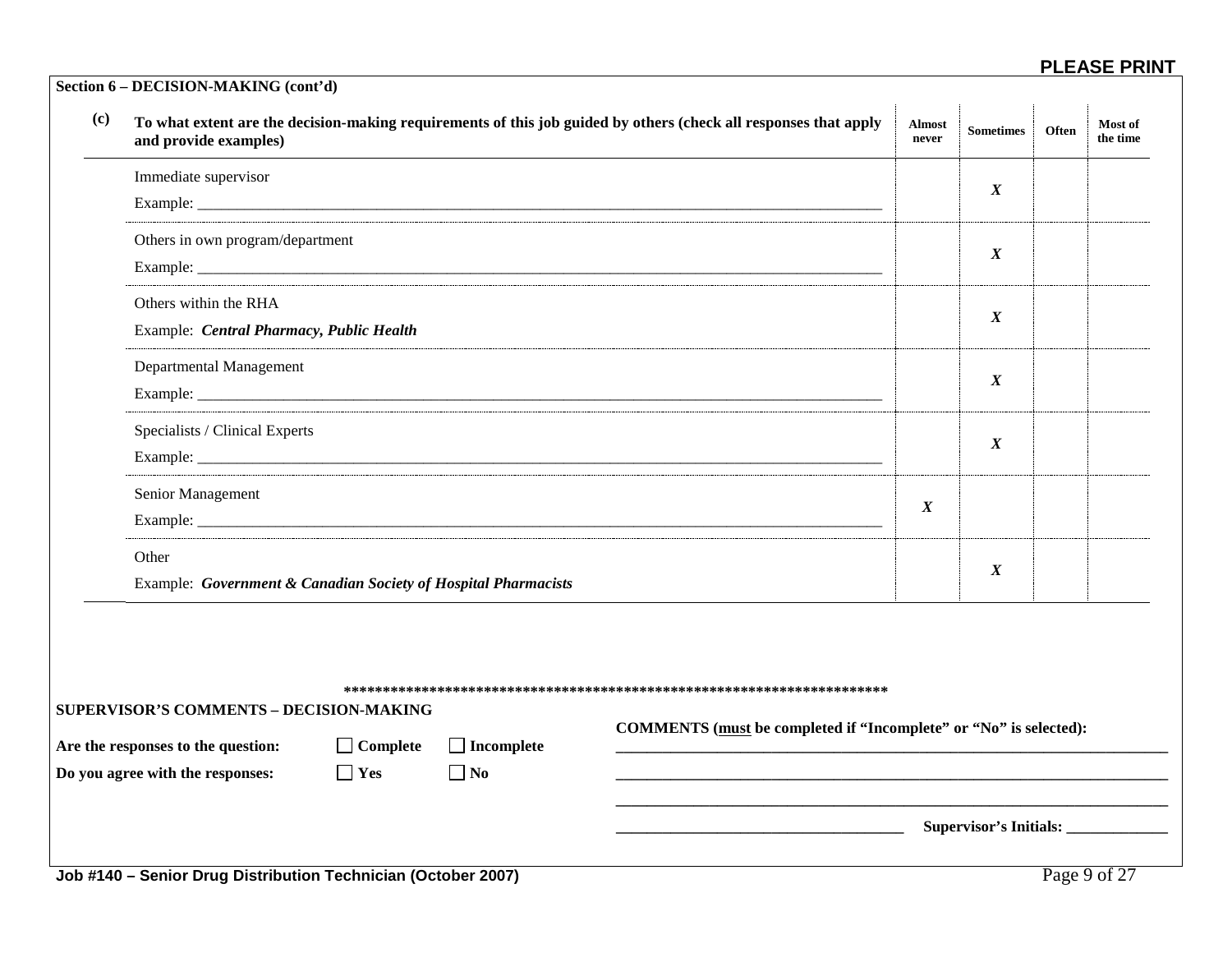|     |                                                                                                                                                                                                                                                                                                  |                                    | <b>Section 7 - EDUCATION AND SPECIFIC TRAINING</b>                   |                    |                                                                                                                              |  |  |  |  |  |
|-----|--------------------------------------------------------------------------------------------------------------------------------------------------------------------------------------------------------------------------------------------------------------------------------------------------|------------------------------------|----------------------------------------------------------------------|--------------------|------------------------------------------------------------------------------------------------------------------------------|--|--|--|--|--|
|     | <b>Purpose:</b>                                                                                                                                                                                                                                                                                  |                                    |                                                                      |                    | This section gathers information on the minimum level of completed formal education required for the job.                    |  |  |  |  |  |
| (a) | What minimum level of completed schooling or formal training would be necessary for a new person being hired into this job? This does not reflect the education<br>that you have, but what is the typical minimum requirement of the job.                                                        |                                    |                                                                      |                    |                                                                                                                              |  |  |  |  |  |
|     | The total minimum level of completed schooling or formal training should include all classroom, laboratory, practicum, clinical, or apprenticeship, etc., time required<br>prior to graduation or certification.                                                                                 |                                    |                                                                      |                    |                                                                                                                              |  |  |  |  |  |
|     | (i)                                                                                                                                                                                                                                                                                              | High School:                       | Grade $10$                                                           | Grade $11$         | Grade 12 $\boxtimes$                                                                                                         |  |  |  |  |  |
|     | (ii)                                                                                                                                                                                                                                                                                             |                                    | Technical/Vocational/Community College:                              | 1 year $\boxtimes$ | 2 years $\Box$<br>$3 \text{ years}$                                                                                          |  |  |  |  |  |
|     |                                                                                                                                                                                                                                                                                                  |                                    | Specify (Do not use abbreviations): Pharmacy Technician certificate  |                    |                                                                                                                              |  |  |  |  |  |
|     | (iii)                                                                                                                                                                                                                                                                                            | Licensed Trades: $1$ year $\Box$   | 2 years $\Box$                                                       | $3 \text{ years}$  | 4 years $\Box$<br>5 years $\Box$                                                                                             |  |  |  |  |  |
|     | (iv)                                                                                                                                                                                                                                                                                             | University:                        | $3 \text{ years}$                                                    | 4 years $\Box$     | Masters $\Box$                                                                                                               |  |  |  |  |  |
| (b) |                                                                                                                                                                                                                                                                                                  |                                    | Is any Provincial, National or professional certification mandatory? |                    | $\boxtimes$ No<br>$\Box$ Yes                                                                                                 |  |  |  |  |  |
|     |                                                                                                                                                                                                                                                                                                  |                                    |                                                                      |                    | If yes, please specify and provide the name of the licensing / certification / registration body (do not use abbreviations): |  |  |  |  |  |
| (c) | What additional special skills, training, or licenses are needed to perform the job? Indicate the length of the course/program:<br>Specify (Do not use abbreviations):<br>Intermediate computer skills<br><b>Communication and interpersonal skills</b><br>Organizational and leadership skills. |                                    |                                                                      |                    |                                                                                                                              |  |  |  |  |  |
|     |                                                                                                                                                                                                                                                                                                  |                                    | SUPERVISOR'S COMMENTS - EDUCATION AND SPECIFIC TRAINING              |                    | COMMENTS (must be completed if "Incomplete" or "No" is selected):                                                            |  |  |  |  |  |
|     |                                                                                                                                                                                                                                                                                                  | Are the responses to the question: | $\Box$ Complete                                                      | $\Box$ Incomplete  |                                                                                                                              |  |  |  |  |  |
|     |                                                                                                                                                                                                                                                                                                  | Do you agree with the responses:   | $\Box$ Yes                                                           | $\Box$ No          |                                                                                                                              |  |  |  |  |  |
|     |                                                                                                                                                                                                                                                                                                  |                                    |                                                                      |                    | Supervisor's Initials:                                                                                                       |  |  |  |  |  |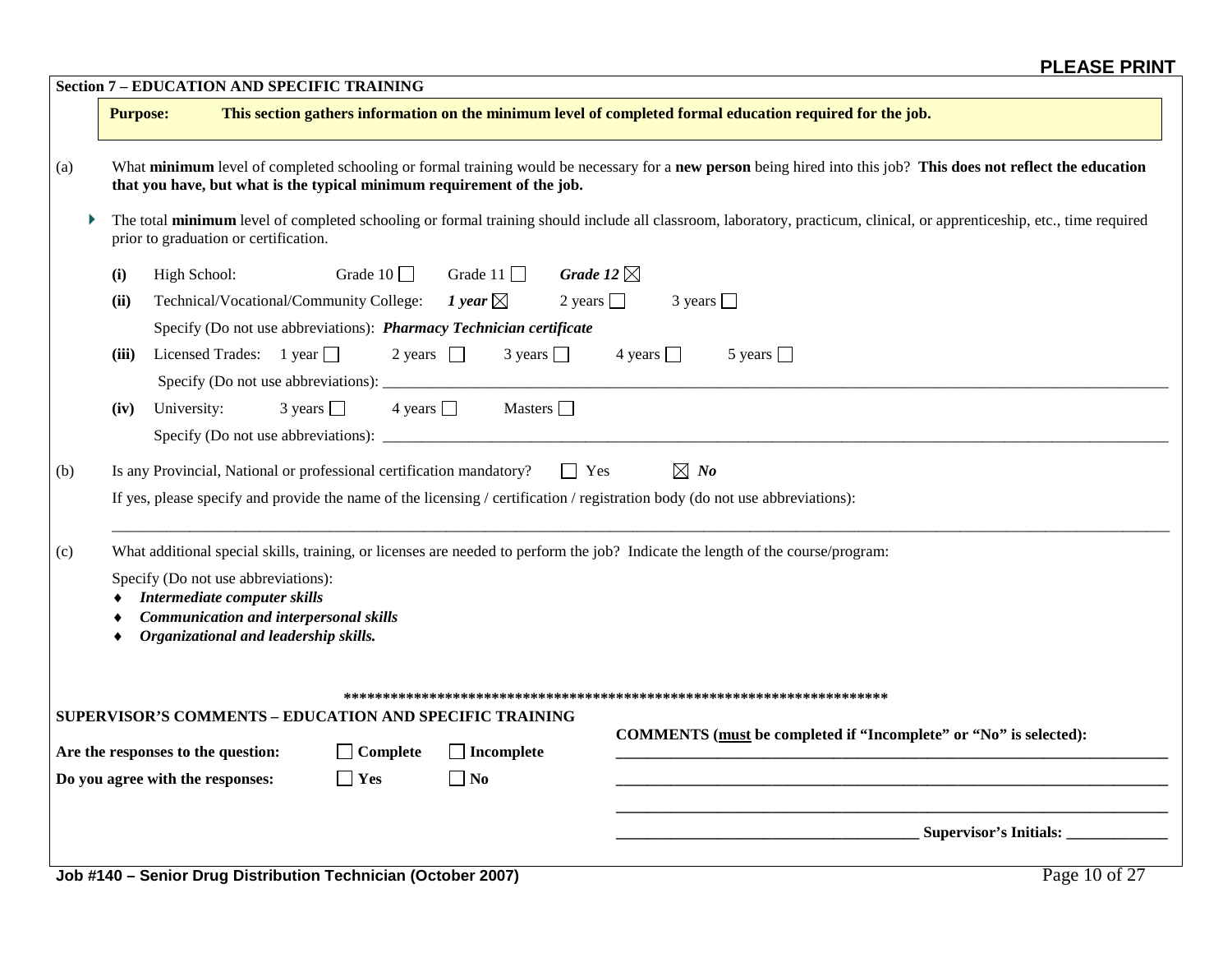| <b>Purpose:</b>                    |                                                                      |                 | related experience and/or on-the-job learning or adjustment.                                                       |                | This section gathers information on the minimum relevant experience required for a job. Relevant experience may include previous job-                                                                                                                                               |
|------------------------------------|----------------------------------------------------------------------|-----------------|--------------------------------------------------------------------------------------------------------------------|----------------|-------------------------------------------------------------------------------------------------------------------------------------------------------------------------------------------------------------------------------------------------------------------------------------|
|                                    | needed to carry out the requirements of this job.                    |                 |                                                                                                                    |                | Estimate the minimum relevant experience gained: (a) prior to and/or (b) on-the-job, that is required for a new person with the education recorded in Section 7 to acquire the skills                                                                                               |
|                                    |                                                                      |                 | For part (a), ask yourself, "Is previous related job experience necessary? If so, how much?"                       |                | For part (b), ask yourself, "Is time on the job required to learn new tasks and responsibilities or to adjust to the job? If so, how much?"<br>Do not include laboratory, practicum, clinical or apprenticeship, etc., time recorded in Section 7, Education and Specific Training. |
|                                    |                                                                      |                 |                                                                                                                    |                | Required previous related job experience (do not include practicum or apprenticeship if covered in Section 7 – Education and Specific Training)                                                                                                                                     |
| None                               |                                                                      | $\Box$ 6 months | $\Box$ 1 year                                                                                                      | $\Box$ 3 years | $\Box$ 5 years                                                                                                                                                                                                                                                                      |
| $\Box$ Up to 3 months              |                                                                      | $\Box$ 9 months | $\boxtimes$ 2 years                                                                                                | $\Box$ 4 years |                                                                                                                                                                                                                                                                                     |
|                                    |                                                                      |                 | Describe the experience requirements gained on previous jobs here or elsewhere needed to prepare for this job:     |                |                                                                                                                                                                                                                                                                                     |
|                                    |                                                                      |                 | Twenty-four (24) months previous experience as a Drug Distribution Technician to consolidate knowledge and skills. |                |                                                                                                                                                                                                                                                                                     |
|                                    | Average time required on the job to learn and/or adjust to this job: |                 |                                                                                                                    |                |                                                                                                                                                                                                                                                                                     |
| $\Box$ 1 month or fewer            |                                                                      | $\Box$ 6 months | $\boxtimes$ 1 year                                                                                                 | $\Box$ 3 years |                                                                                                                                                                                                                                                                                     |
| $\Box$ 3 months                    |                                                                      | $\Box$ 9 months | $\Box$ 2 years                                                                                                     |                |                                                                                                                                                                                                                                                                                     |
|                                    |                                                                      |                 | Describe the tasks and responsibilities that need to be learned in order to satisfy the requirements of this job:  |                |                                                                                                                                                                                                                                                                                     |
|                                    |                                                                      |                 |                                                                                                                    |                |                                                                                                                                                                                                                                                                                     |
|                                    | Develop coordination/administrative skills.                          |                 |                                                                                                                    |                |                                                                                                                                                                                                                                                                                     |
|                                    |                                                                      |                 | Become familiar with region/facility/department policies and procedures.                                           |                |                                                                                                                                                                                                                                                                                     |
|                                    |                                                                      |                 |                                                                                                                    |                |                                                                                                                                                                                                                                                                                     |
| Are the responses to the question: | <b>SUPERVISOR'S COMMENTS - EXPERIENCE</b>                            | $\Box$ Complete | $\Box$ Incomplete                                                                                                  |                | COMMENTS (must be completed if "Incomplete" or "No" is selected):                                                                                                                                                                                                                   |
| Do you agree with the responses:   |                                                                      | $\Box$ Yes      | $\Box$ No                                                                                                          |                |                                                                                                                                                                                                                                                                                     |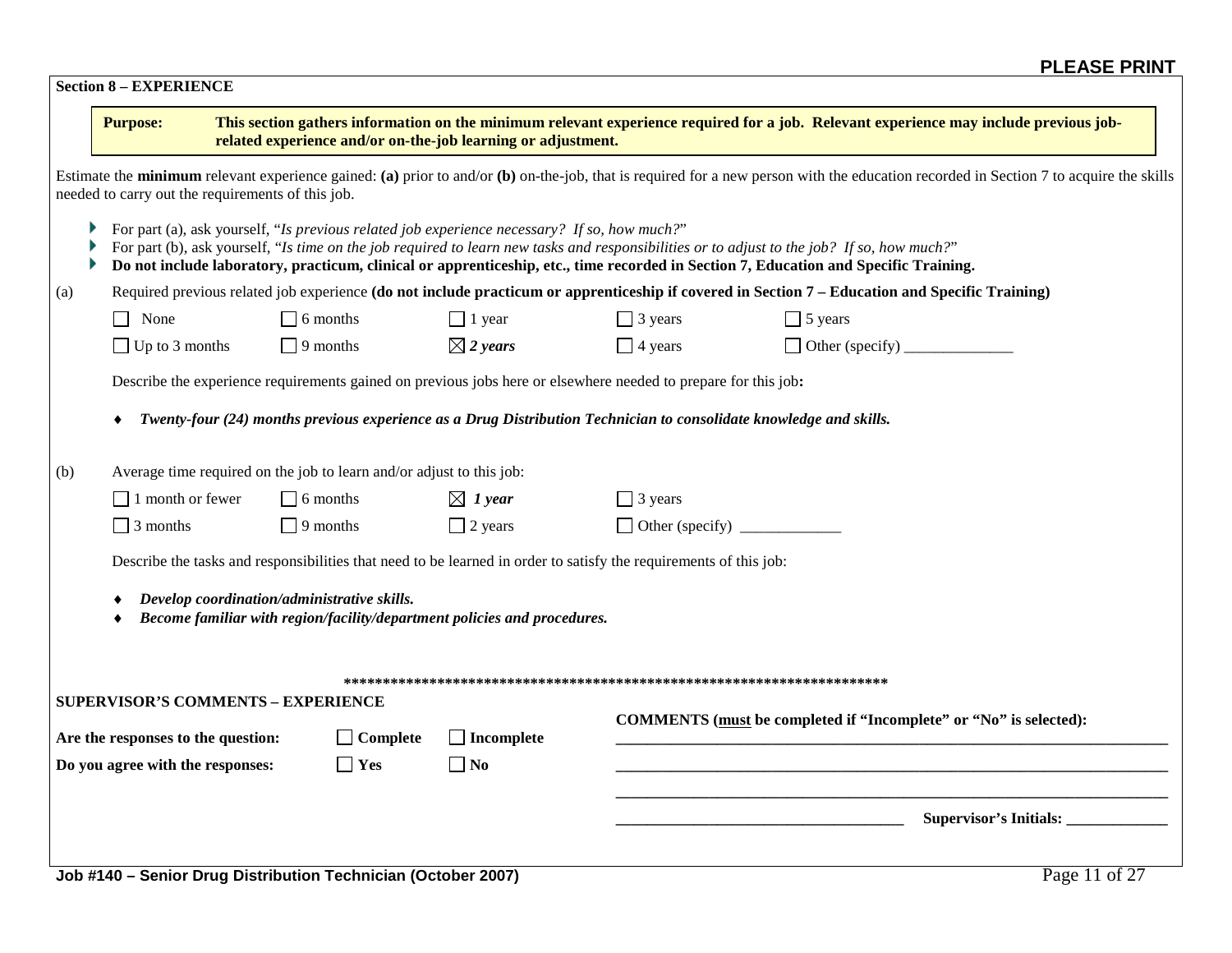|  | <b>Section 9 – INDEPENDENT JUDGEMENT</b> |  |
|--|------------------------------------------|--|
|--|------------------------------------------|--|

#### **Purpose: This section gathers information on the extent to which the job exercises independent action.**

|                                                             | All jobs require some independent action, but to varying degrees. Some jobs are highly structured and have many formal procedures, while others require exercising judgement or |  |
|-------------------------------------------------------------|---------------------------------------------------------------------------------------------------------------------------------------------------------------------------------|--|
| taking actions that have no precedents to serve as a guide. |                                                                                                                                                                                 |  |

Consider the type and level of guidance provided to this job. Guidance can come from rules, instructions, established procedures, defined methods, manuals, policies, professional standards, precedents, leadership from others and direct supervision.

(a) To what extent does this job control its own work as opposed to being guided by influences such as rules, procedures, policies, supervisory presence or instructions directing actions required?

#### **Please check the answer that most closely represents expected job requirements.**

- Most job requirements (to the extent possible) are set out within structure and rules and/or readily understood schedules to guide job tasks/duties required.
- $\boxtimes$  Some restrictions apply, but the control over setting work priorities and pace of work is contained within the job.
- $\Box$  There are minimal restrictions, leaving significant control over the work being carried out within the scope of the job.
- $\Box$  Other (please explain):  $\Box$
- (b) To what extent does this job exercise judgement to determine how the work is to be done?

#### **Please check the answer that most closely represents expected job requirements.**

Work is mostly repetitive and predictable with little need for judgement. Example:

 $\boxtimes$  Work may present some unusual circumstances that require judgement or choices to be made. Example:

♦ *Reorganize work and staffing to accommodate staff shortages. Prioritizing department workloads due to changing demands.*

Work presents difficult choices or unique situations that require judgement. Example: \_\_\_\_\_\_\_\_\_\_\_\_\_\_\_\_\_\_\_\_\_\_\_\_\_\_\_\_\_\_\_\_\_\_\_\_\_\_\_\_\_\_\_\_\_\_\_\_\_\_\_\_\_\_\_\_\_\_\_\_\_\_\_

#### **\*\*\*\*\*\*\*\*\*\*\*\*\*\*\*\*\*\*\*\*\*\*\*\*\*\*\*\*\*\*\*\*\*\*\*\*\*\*\*\*\*\*\*\*\*\*\*\*\*\*\*\*\*\*\*\***

 $\sim$  . The contribution of the contribution of the contribution of the contribution of the contribution of the contribution of the contribution of the contribution of the contribution of the contribution of the contributi

 $\mathcal{L} = \{ \mathcal{L} = \{ \mathcal{L} = \{ \mathcal{L} = \{ \mathcal{L} = \{ \mathcal{L} = \{ \mathcal{L} = \{ \mathcal{L} = \{ \mathcal{L} = \{ \mathcal{L} = \{ \mathcal{L} = \{ \mathcal{L} = \{ \mathcal{L} = \{ \mathcal{L} = \{ \mathcal{L} = \{ \mathcal{L} = \{ \mathcal{L} = \{ \mathcal{L} = \{ \mathcal{L} = \{ \mathcal{L} = \{ \mathcal{L} = \{ \mathcal{L} = \{ \mathcal{L} = \{ \mathcal{L} = \{ \mathcal{$ 

#### **SUPERVISOR'S COMMENTS – INDEPENDENT JUDGEMENT**

| Are the responses to the question: |  |  |  |
|------------------------------------|--|--|--|
|------------------------------------|--|--|--|

 $\overline{a}$ 

| Are the responses to the question. | $\Box$ compient | - 1. <b>1. 11</b> U |
|------------------------------------|-----------------|---------------------|
| Do you agree with the responses:   | $\Box$ Yes      | $\Box$ No           |

**COMMENTS (must be completed if "Incomplete" or "No" is selected):**  $\Box$  Complete  $\Box$  Incomplete  $\Box$  **Incomplete** 

**\_\_\_\_\_\_\_\_\_\_\_\_\_\_\_\_\_\_\_\_\_\_\_\_\_\_\_\_\_\_\_\_\_\_\_\_\_\_\_\_\_\_\_\_\_\_\_\_\_\_\_\_\_\_\_\_\_\_\_\_\_\_\_\_\_\_\_\_\_\_\_**

**\_\_\_\_\_\_\_\_\_\_\_\_\_\_\_\_\_\_\_\_\_\_\_\_\_\_\_\_\_\_\_\_\_\_\_\_\_ Supervisor's Initials: \_\_\_\_\_\_\_\_\_\_\_\_\_**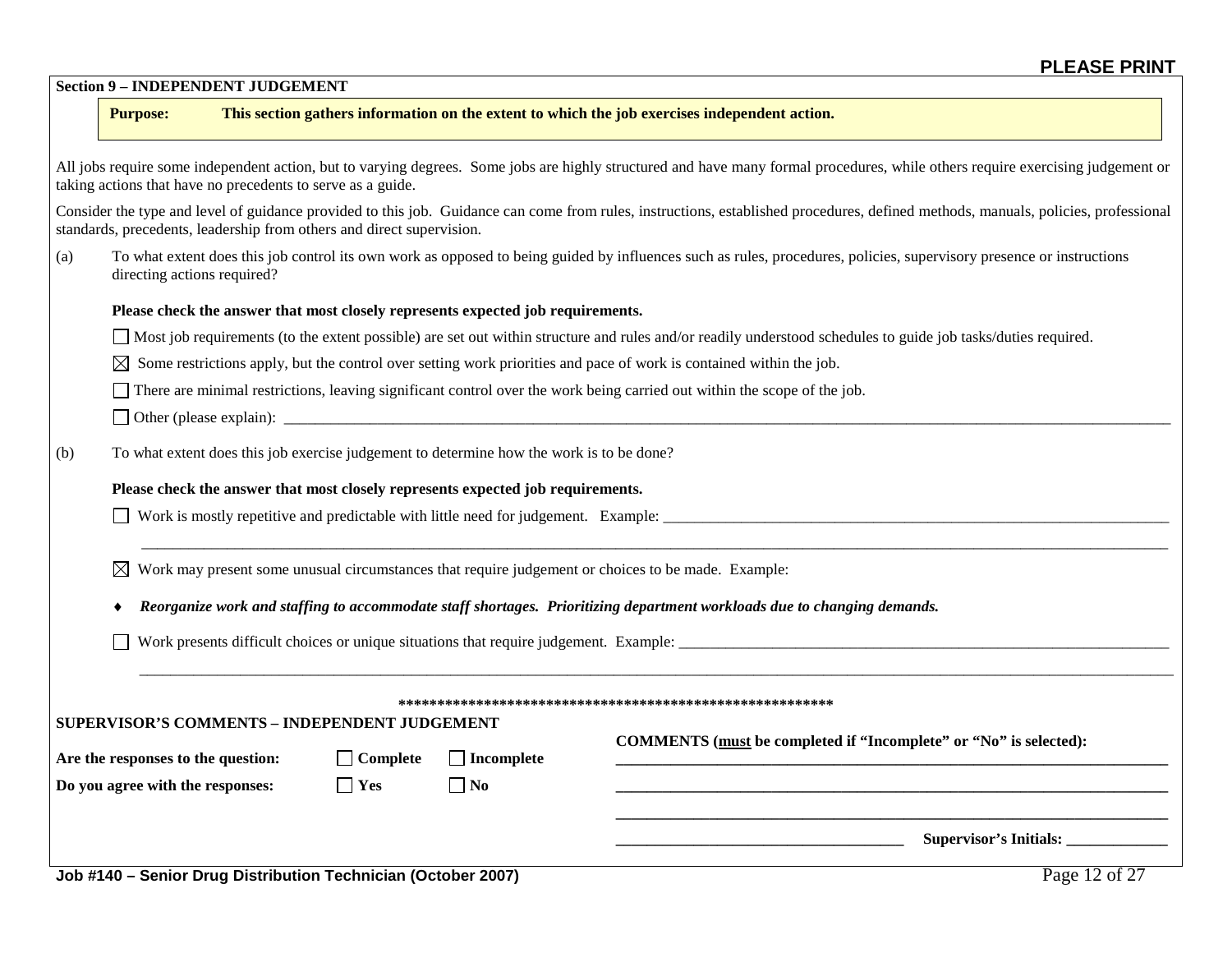#### **Section 10 – WORKING RELATIONSHIPS**

**Purpose: This section gathers information on the typical contacts or working relationships necessary in doing the job.**

(a) What are the typical contacts or working relationships **necessary** in doing this job? For each contact listed, determine the purpose of the contact and **check off all that apply** in the chart below. **Do not include contact with employees you supervise.**

#### **Purpose of Contact:**

- 
- **A** No exchange **E** Counseling<br> **B** Exchange of factual or work-related information **E** Secure coop
	-
- 
- **F** Secure cooperation of others for the development of services, programs, policies or agreements on behalf of the Program / Department **C** Explanation and interpretation of information or ideas agreements on behalf of the Program / Department **D** Discussion of problems with a view to obtaining consent. **G** Negotiation of service and / or supply agreements
- **D** Discussion of problems with a view to obtaining consent, cooperation and/or coordination of activities
- 

|                                                                |                  | <b>PURPOSE OF CONTACT</b><br>Check off all that apply<br>(more than one, if applicable) |                  |                  |   |   |   |
|----------------------------------------------------------------|------------------|-----------------------------------------------------------------------------------------|------------------|------------------|---|---|---|
|                                                                | A                | B                                                                                       | $\mathbf C$      | $\mathbf{D}$     | E | F | G |
| Employees in the same department                               |                  | X                                                                                       | $\boldsymbol{X}$ | X                |   |   |   |
| Employees in another department/site (specify)                 |                  | X                                                                                       | $\boldsymbol{X}$ | $\boldsymbol{X}$ |   |   |   |
| <b>Students</b>                                                |                  | X                                                                                       | $\boldsymbol{X}$ | $\boldsymbol{X}$ |   |   |   |
| Supervisor / supervisors of programs / departments or services |                  | $\boldsymbol{X}$                                                                        | $\boldsymbol{X}$ | $\boldsymbol{X}$ |   |   |   |
| Clients / patients / residents                                 |                  | X                                                                                       |                  | $\boldsymbol{X}$ |   |   |   |
| Family of clients / patients / residents<br>X                  |                  |                                                                                         |                  | $\boldsymbol{X}$ |   |   |   |
| Physicians                                                     |                  | $\boldsymbol{X}$                                                                        |                  |                  |   |   |   |
| Business representatives                                       |                  | $\boldsymbol{X}$                                                                        |                  |                  |   |   |   |
| Suppliers / contractors                                        |                  | X                                                                                       | $\boldsymbol{X}$ | $\boldsymbol{X}$ |   |   |   |
| Volunteers                                                     | $\boldsymbol{X}$ |                                                                                         |                  |                  |   |   |   |
| General Public                                                 | $\boldsymbol{X}$ |                                                                                         |                  |                  |   |   |   |
| Other health care organizations or agencies: Home Care         |                  | $\boldsymbol{X}$                                                                        | $\boldsymbol{X}$ | $\boldsymbol{X}$ |   |   |   |
| Professional organizations / agencies                          | $\boldsymbol{X}$ |                                                                                         |                  |                  |   |   |   |
| Government departments                                         |                  | $\boldsymbol{X}$                                                                        |                  |                  |   |   |   |
| Social Service establishments                                  | $\boldsymbol{X}$ |                                                                                         |                  |                  |   |   |   |
| <b>Community Agencies</b>                                      | $\boldsymbol{X}$ |                                                                                         |                  |                  |   |   |   |
| Police and Ambulance                                           |                  | $\boldsymbol{X}$                                                                        | $\boldsymbol{X}$ | $\boldsymbol{X}$ |   |   |   |
| Foundations                                                    | $\boldsymbol{X}$ |                                                                                         |                  |                  |   |   |   |
| Others (specify): Community Pharmacies, couriers, Colleges     |                  | X                                                                                       | $\boldsymbol{X}$ | X                |   |   |   |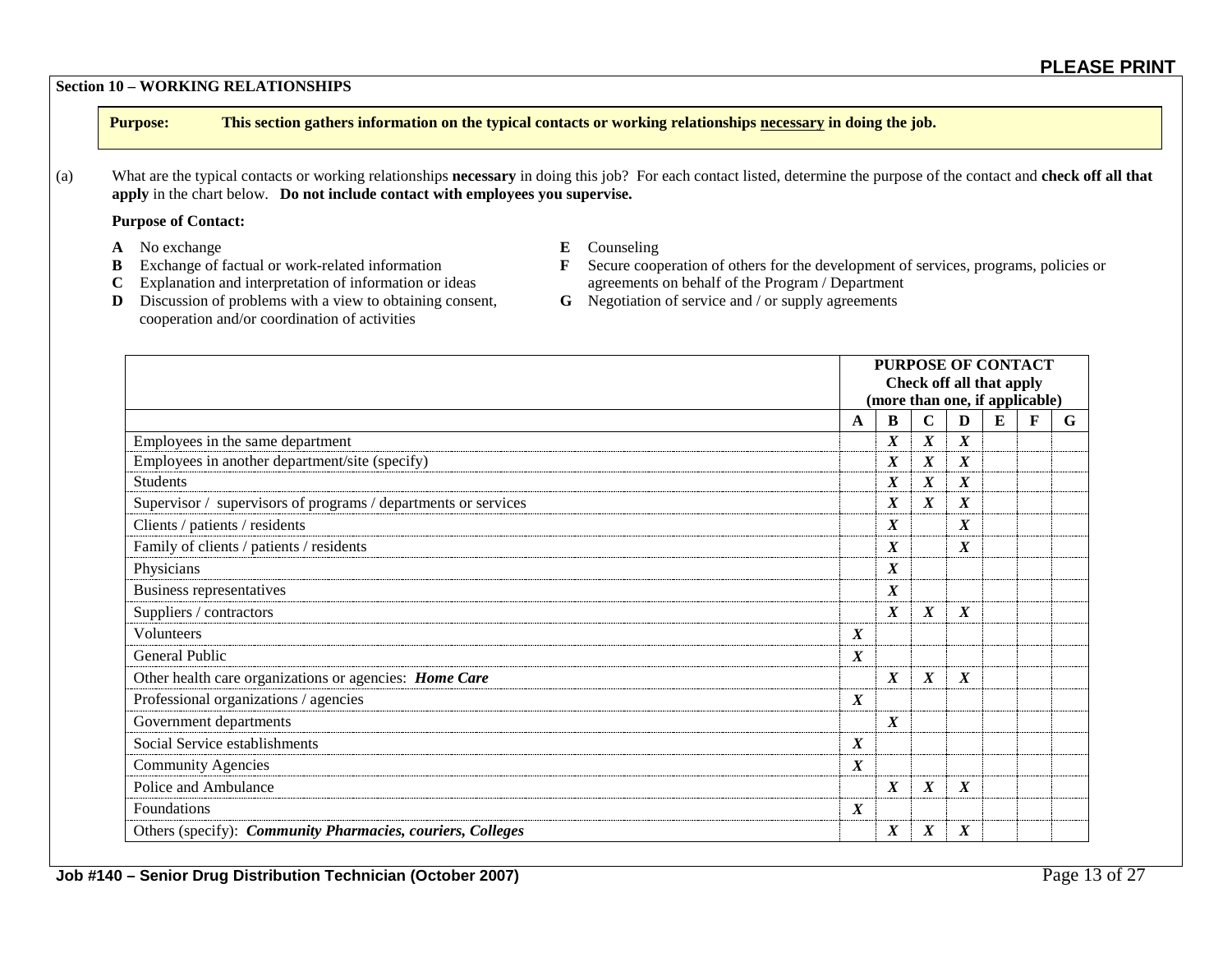#### **Section 10 – WORKING RELATIONSHIPS (cont'd)**

▶ Questions (b) to (k) that follow provide a series of situations that may be encountered in your job. Please provide the response that fits best for each situation. Provide examples or specify where requested.

|     | HOW OFTEN DOES YOUR JOB REQUIRE YOU TO:                                   | <b>Almost</b><br>never | <b>Sometimes</b> | Often            | Most of<br>the time |
|-----|---------------------------------------------------------------------------|------------------------|------------------|------------------|---------------------|
| (b) | Have to tell people things they DO NOT want to hear?                      |                        |                  |                  |                     |
|     | Other employees<br>٠                                                      |                        |                  | $\boldsymbol{X}$ |                     |
|     | Client / patients / residents / families<br>$\blacksquare$                | $\boldsymbol{X}$       |                  |                  |                     |
|     | The general public<br>$\blacksquare$                                      | $\boldsymbol{X}$       |                  |                  |                     |
|     | Other (specify): Managers<br>٠                                            |                        |                  | $\boldsymbol{X}$ |                     |
| (c) | Have contact with very upset or very angry:                               |                        |                  |                  |                     |
|     | Clients / patients / residents / families (not other workers)<br>٠        |                        | $\boldsymbol{X}$ |                  |                     |
|     | Outside groups (not other workers)<br>$\blacksquare$                      | $\boldsymbol{X}$       |                  |                  |                     |
|     | General public<br>٠                                                       | $\boldsymbol{X}$       |                  |                  |                     |
|     | Other employees<br>$\blacksquare$                                         |                        |                  | $\boldsymbol{X}$ |                     |
|     | Management<br>٠                                                           | $\boldsymbol{X}$       |                  |                  |                     |
|     | Physicians<br>٠                                                           | $\boldsymbol{X}$       |                  |                  |                     |
|     | Other (specify): Nursing Units<br>٠                                       |                        |                  | $\boldsymbol{X}$ |                     |
| (d) | Have contact with extreme / special needs clients / patients / residents? |                        |                  |                  |                     |
|     | Specify: Home TPN patients                                                |                        | $\boldsymbol{X}$ |                  |                     |
| (e) | Talk with clients / patients / residents to:                              |                        |                  |                  |                     |
|     | Get information from them<br>$\blacksquare$                               |                        |                  | $\boldsymbol{X}$ |                     |
|     | Inform them<br>$\blacksquare$                                             |                        |                  | $\boldsymbol{X}$ |                     |
|     | Counsel them<br>٠                                                         | $\boldsymbol{X}$       |                  |                  |                     |
|     | Devise mutual goals / objectives with them<br>٠                           | $\boldsymbol{X}$       |                  |                  |                     |
|     | Check on their progress<br>$\blacksquare$                                 | $\boldsymbol{X}$       |                  |                  |                     |
| (f) | Talk with families to:                                                    |                        |                  |                  |                     |
|     | Get information from them<br>٠                                            |                        |                  | $\boldsymbol{X}$ |                     |
|     | Inform them<br>$\blacksquare$                                             |                        |                  | $\boldsymbol{X}$ |                     |
|     | Counsel them<br>$\blacksquare$                                            | $\boldsymbol{X}$       |                  |                  |                     |
|     | Devise mutual goals / objectives with them<br>٠                           | $\boldsymbol{X}$       |                  |                  |                     |
|     | Check on their progress<br>$\blacksquare$                                 | $\boldsymbol{X}$       |                  |                  |                     |
| (g) | Talk with physicians to:                                                  |                        |                  |                  |                     |
|     | Get information from them<br>٠                                            |                        | $\boldsymbol{X}$ |                  |                     |
|     | Inform them<br>$\blacksquare$                                             | $\boldsymbol{X}$       |                  |                  |                     |
|     | Devise mutual goals / objectives with them<br>$\blacksquare$              | $\boldsymbol{X}$       |                  |                  |                     |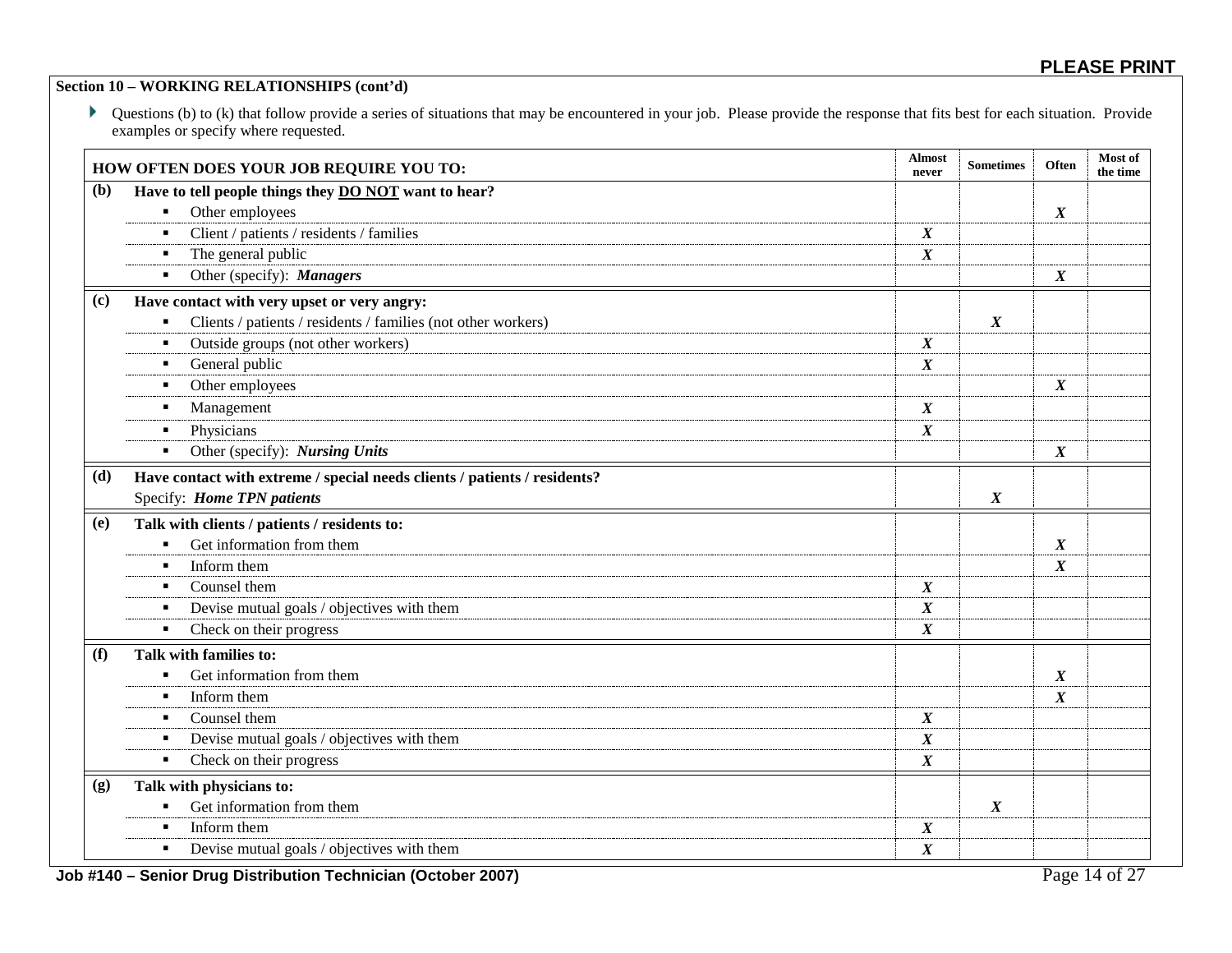### **Section 10 – WORKING RELATIONSHIPS (cont'd)**

|              | HOW OFTEN DOES YOUR JOB REQUIRE YOU TO:                                                                                     |                                                                   | <b>Almost</b><br>never | <b>Sometimes</b>             | Often            | Most of<br>the time |
|--------------|-----------------------------------------------------------------------------------------------------------------------------|-------------------------------------------------------------------|------------------------|------------------------------|------------------|---------------------|
| (h)          | Talk with general public to:                                                                                                |                                                                   |                        |                              |                  |                     |
|              | Provide information                                                                                                         |                                                                   | $\boldsymbol{X}$       |                              |                  |                     |
|              | Respond to questions<br>٠                                                                                                   |                                                                   | $\boldsymbol{X}$       |                              |                  |                     |
|              | Make presentations<br>$\blacksquare$                                                                                        |                                                                   | $\boldsymbol{X}$       |                              |                  |                     |
| (i)          | Talk with other employees to:                                                                                               |                                                                   |                        |                              |                  |                     |
|              | Get information from them<br>$\blacksquare$                                                                                 |                                                                   |                        |                              |                  | $\boldsymbol{X}$    |
|              | Inform them<br>$\blacksquare$                                                                                               |                                                                   |                        |                              |                  | $\boldsymbol{X}$    |
|              | Counsel / persuade them                                                                                                     |                                                                   |                        | $\boldsymbol{X}$             |                  |                     |
|              | Give them advice on work procedures                                                                                         |                                                                   |                        |                              | $\boldsymbol{X}$ |                     |
|              | Get advice from them on work procedures<br>٠                                                                                |                                                                   |                        | $\boldsymbol{X}$             |                  |                     |
|              | Get cooperation from other parts of the organization on projects and programs                                               |                                                                   |                        |                              | $\boldsymbol{X}$ |                     |
|              | Other (specify)<br>$\blacksquare$                                                                                           |                                                                   |                        |                              |                  |                     |
| (i)          | Talk to vendors, contractors, consultants, government agencies and other external groups or organizations to:               |                                                                   |                        |                              |                  |                     |
|              | Get information from them<br>$\blacksquare$                                                                                 |                                                                   |                        |                              |                  | $\boldsymbol{X}$    |
|              | Confer with peer professionals                                                                                              |                                                                   |                        | $\boldsymbol{X}$             |                  |                     |
|              | Inform them<br>٠                                                                                                            |                                                                   |                        |                              | $\boldsymbol{X}$ |                     |
|              | Arrange for services<br>٠                                                                                                   |                                                                   |                        | $\boldsymbol{X}$             |                  |                     |
|              | Devise mutual goals / objectives with them<br>٠                                                                             |                                                                   |                        | $\boldsymbol{X}$             |                  |                     |
|              | Lead meetings<br>٠                                                                                                          |                                                                   | $\boldsymbol{X}$       |                              |                  |                     |
|              | Check on their progress<br>٠                                                                                                |                                                                   |                        | $\boldsymbol{X}$             |                  |                     |
|              | Other (specify)<br>$\mathbf{m}$                                                                                             |                                                                   |                        |                              |                  |                     |
| $\mathbf{R}$ | Other (specify):                                                                                                            |                                                                   |                        |                              |                  |                     |
|              |                                                                                                                             |                                                                   |                        |                              |                  |                     |
|              |                                                                                                                             |                                                                   |                        |                              |                  |                     |
|              | SUPERVISOR'S COMMENTS - WORKING RELATIONSHIPS<br>$\Box$ Complete<br>Are the responses to the question:<br>$\Box$ Incomplete | COMMENTS (must be completed if "Incomplete" or "No" is selected): |                        |                              |                  |                     |
|              | $\Box$ Yes<br>Do you agree with the responses:<br>$\Box$ No                                                                 |                                                                   |                        |                              |                  |                     |
|              |                                                                                                                             |                                                                   |                        | Supervisor's Initials: _____ |                  |                     |
|              |                                                                                                                             |                                                                   |                        |                              |                  |                     |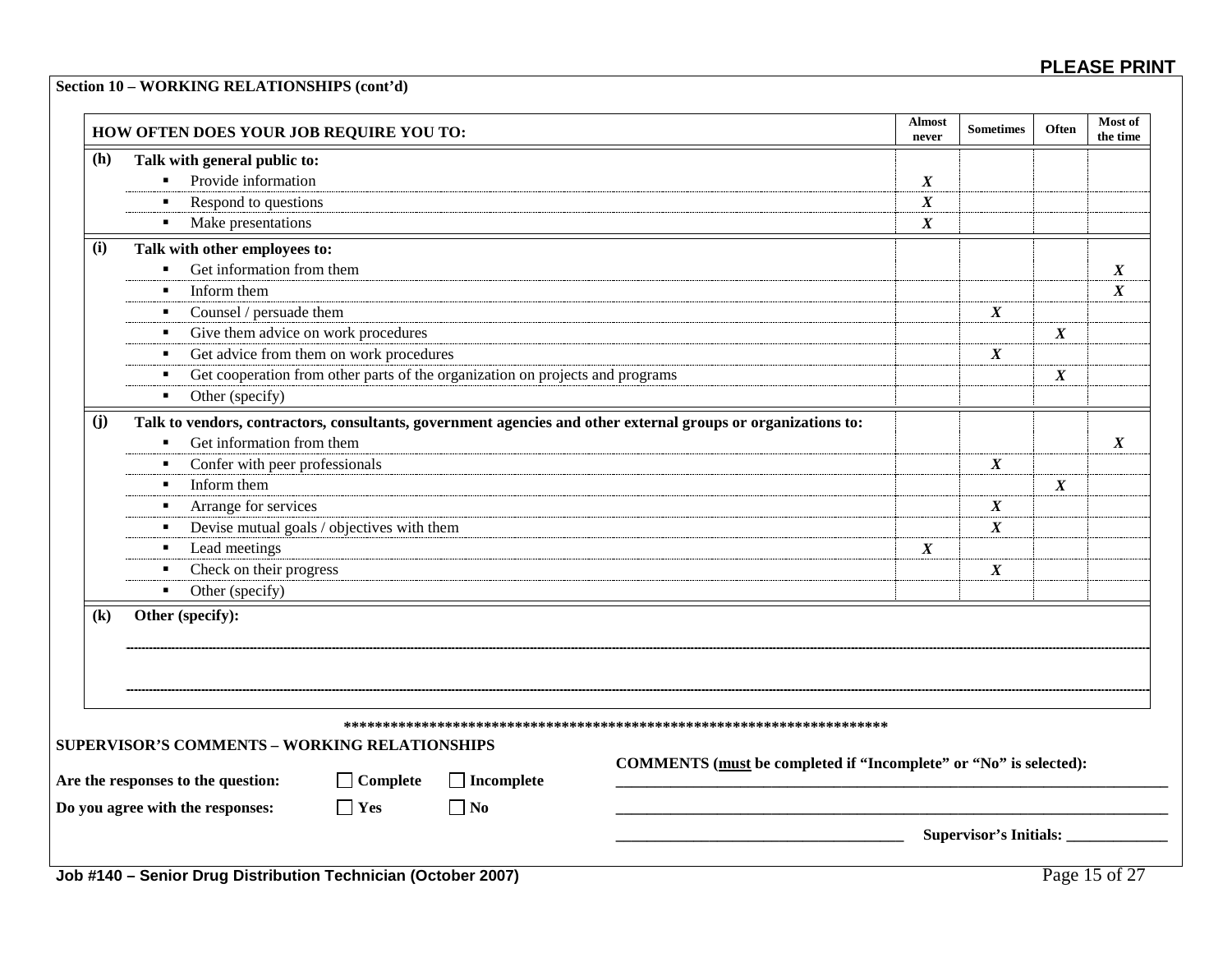**Section 11 – IMPACT OF ACTION**

| <b>Purpose:</b>                                                                                                                                                                                                         |                 | responsibility for actions, resources and services, and the extent of the losses. | This section gathers information on the likelihood of impact of action occurring when carrying out the duties of the job. Consider the                                                  |                  |
|-------------------------------------------------------------------------------------------------------------------------------------------------------------------------------------------------------------------------|-----------------|-----------------------------------------------------------------------------------|-----------------------------------------------------------------------------------------------------------------------------------------------------------------------------------------|------------------|
| and not considered as carelessness, willful neglect or extreme circumstances.                                                                                                                                           |                 |                                                                                   | When carrying out your job duties and responsibilities, what is the likelihood of your actions having an impact or an outcome on the following? Such effects are typical                |                  |
| Injury or discomfort of others<br>If yes, please provide an example(s):<br>Chemical spills or Chemotherapy drugs can be harmful if exposed.                                                                             |                 |                                                                                   | Is an impact likely? Yes<br>$\boxtimes$                                                                                                                                                 | $\rm{No}$        |
| Embarrassment in public, client / patient / resident, families, business or employee relations<br>If yes, please provide an example(s):<br>Errors affecting patients can have serious emotional affects on families.    |                 |                                                                                   | Is an impact likely? Yes<br>$\boxtimes$<br>Errors can affect patients with various degrees of severity. Reviews and checks work of technicians.                                         | $\overline{N_0}$ |
| Delays in processing or handling of information or in the delivery of services<br>If yes, please provide an example(s):<br>Delays in service cause delays in treatment, affecting patient's condition.                  |                 |                                                                                   | Is an impact likely? Yes $\boxtimes$                                                                                                                                                    | $No \Box$        |
| Actions which impact on departmental / site / agency / region operations<br>If yes, please provide an example(s):                                                                                                       |                 |                                                                                   | Is an impact likely? Yes $\boxtimes$<br>Delays in service or errors can cause delays in service from other departments lengthening patient stay (i.e. maintaining proper stock levels). | No               |
| Validate Drug Distribution Technicians in performing verification duties.                                                                                                                                               |                 |                                                                                   |                                                                                                                                                                                         |                  |
| Damage to equipment / instruments<br>If yes, please provide an example(s):<br>Poorly cleaned equipment leads to medication mixing and medication errors.                                                                |                 |                                                                                   | Is an impact likely? Yes $\boxtimes$                                                                                                                                                    | $No \Box$        |
| Loss of or inaccurate information<br>If yes, please provide an example(s):<br>Poor record keeping, especially narcotics can affect Region operations – Federal regulations.<br><b>Quality Assurance/Quality Control</b> |                 |                                                                                   | Is an impact likely? Yes<br>$\boxtimes$                                                                                                                                                 | $\rm{No}$        |
| Financial losses including withdrawal of commitment or withholding of funds<br>If yes, please provide an example(s):                                                                                                    |                 |                                                                                   | Is an impact likely? Yes $\boxtimes$                                                                                                                                                    | $\overline{N_0}$ |
|                                                                                                                                                                                                                         |                 |                                                                                   | Stock not rotated properly causes unnecessary wastage. Poorly maintained equipment leads to expensive repair or replacement.                                                            |                  |
| Other $-$<br>If yes, please provide an example(s):                                                                                                                                                                      |                 |                                                                                   | Is an impact likely? Yes $\Box$                                                                                                                                                         | No               |
|                                                                                                                                                                                                                         |                 |                                                                                   |                                                                                                                                                                                         |                  |
| <b>SUPERVISOR'S COMMENTS - IMPACT OF ACTION</b><br>Are the responses to the question:                                                                                                                                   | $\Box$ Complete | $\Box$ Incomplete                                                                 | COMMENTS (must be completed if "Incomplete" or "No" is selected):                                                                                                                       |                  |
| Do you agree with the responses:                                                                                                                                                                                        | $\Box$ Yes      | $\Box$ No                                                                         |                                                                                                                                                                                         |                  |
|                                                                                                                                                                                                                         |                 |                                                                                   | <b>Supervisor's Initials:</b>                                                                                                                                                           |                  |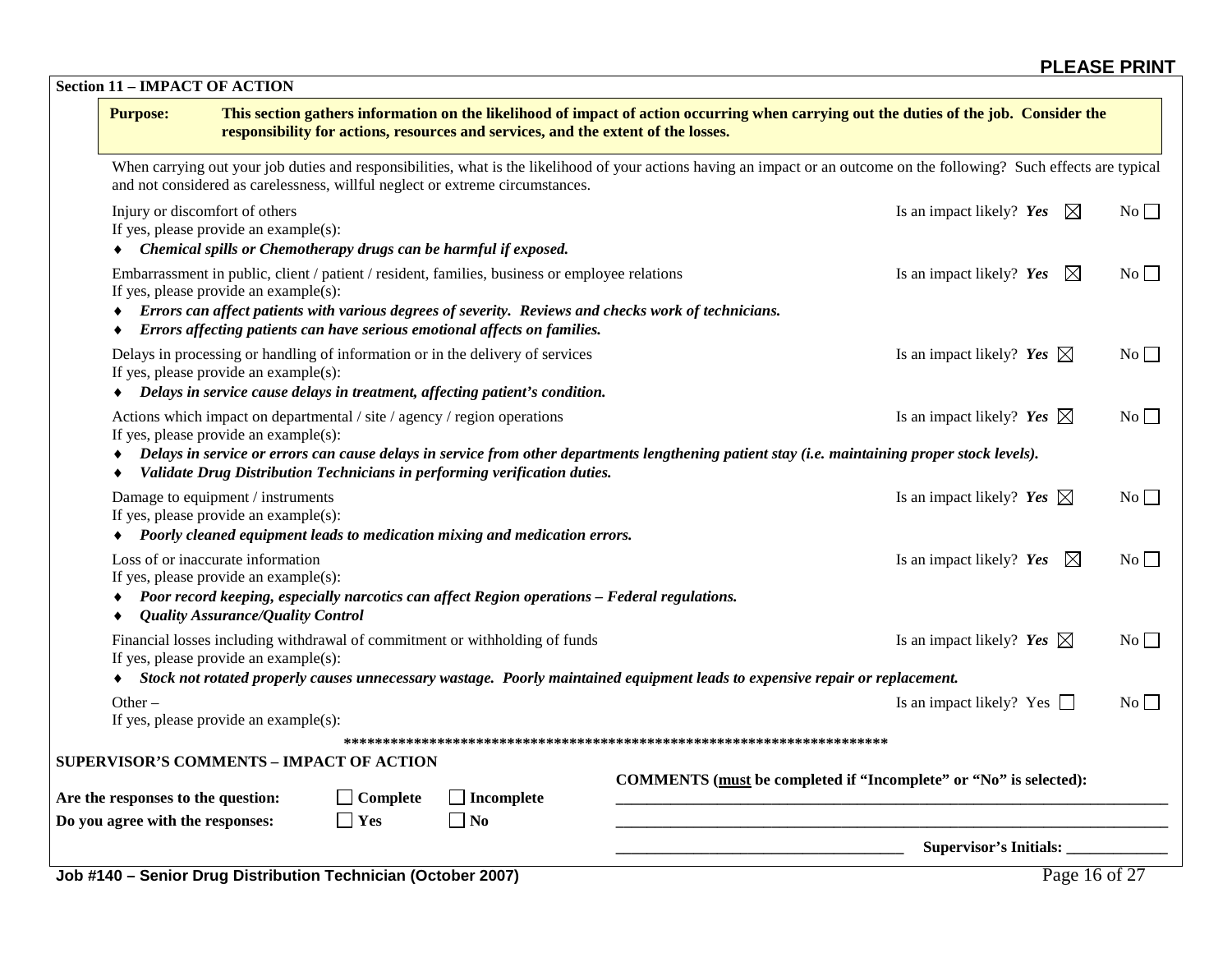#### **Section 12 – LEADERSHIP/SUPERVISION**

| <b>Purpose:</b>                                                                                                              | direction to enable them to carry out their job. |                   | This section gathers information on the requirements to supervise others, lead others and / or provide functional guidance or technical                                    |  |  |
|------------------------------------------------------------------------------------------------------------------------------|--------------------------------------------------|-------------------|----------------------------------------------------------------------------------------------------------------------------------------------------------------------------|--|--|
| carry out their job. Do not include clients / patients / residents.                                                          |                                                  |                   | Leadership refers to the requirements of the job to supervise others, lead others, provide functional guidance or provide technical direction to enable other employees to |  |  |
|                                                                                                                              |                                                  |                   | Specify any jobs or work group as appropriate, under one or more of these categories. Check all that apply and provide examples.                                           |  |  |
|                                                                                                                              |                                                  |                   | <b>Examples</b>                                                                                                                                                            |  |  |
| $\boxtimes$ Familiarize new employees with the work area and processes                                                       |                                                  |                   | New staff/students in department                                                                                                                                           |  |  |
| $\boxtimes$ Assign and/or check work of others doing work similar to yours                                                   |                                                  |                   | Staff/students in department. Check technicians works for accuracy                                                                                                         |  |  |
| Lead a project team, prioritize tasks, assign work, monitor progress to<br>achieve planned outcome(s)                        |                                                  |                   |                                                                                                                                                                            |  |  |
| $\boxtimes$ Provide functional advice / instruction to others in how to carry out work<br>tasks                              |                                                  |                   | Staff/students                                                                                                                                                             |  |  |
| Provide technical direction as an expert in a field in order for others to<br>carry out their primary job responsibilities   |                                                  |                   | Staff/students. Provides solutions to daily problems or verify information for<br>technical staff                                                                          |  |  |
| $\boxtimes$ Provide input to appraisal, hiring and/or replacement of personnel                                               |                                                  |                   | Hiring panel for technicians. Assist with performance appraisals                                                                                                           |  |  |
| Coordinate replacement and/or scheduling of employees                                                                        |                                                  |                   | Relocate technicians as workload and staffing shortages dictate                                                                                                            |  |  |
| $\boxtimes$ Supervise a work group; assign work to be done, methods to be used,<br>and take responsibility for all the group |                                                  |                   | Supervises Drug Distribution Technicians. Checks work, coordinates workload,<br>assigns tasks                                                                              |  |  |
| Supervise the work, practices and procedures of a defined program                                                            |                                                  |                   |                                                                                                                                                                            |  |  |
| $\boxtimes$ Supervise the work, practices and procedures of a department                                                     |                                                  |                   | <b>Oversees Drug Distribution Technician's workflow</b>                                                                                                                    |  |  |
| $\boxtimes$ Provide counseling and/or coaching to others                                                                     |                                                  |                   | <b>Students and staff</b>                                                                                                                                                  |  |  |
| Provide health promotion / outreach (teaching / instruction)                                                                 |                                                  |                   |                                                                                                                                                                            |  |  |
| $\Box$ Other (specify)                                                                                                       |                                                  |                   |                                                                                                                                                                            |  |  |
|                                                                                                                              |                                                  |                   |                                                                                                                                                                            |  |  |
| SUPERVISOR'S COMMENTS - LEADERSHIP/SUPERVISION                                                                               |                                                  |                   |                                                                                                                                                                            |  |  |
| Are the responses to the question:                                                                                           | $\Box$ Complete                                  | $\Box$ Incomplete | COMMENTS (must be completed if "Incomplete" or "No" is selected):                                                                                                          |  |  |
| Do you agree with the responses:                                                                                             | $\Box$ Yes                                       | $\Box$ No         |                                                                                                                                                                            |  |  |
|                                                                                                                              |                                                  |                   | Supervisor's Initials:                                                                                                                                                     |  |  |
| Job #140 - Senior Drug Distribution Technician (October 2007)                                                                |                                                  |                   | Page 17 of 27                                                                                                                                                              |  |  |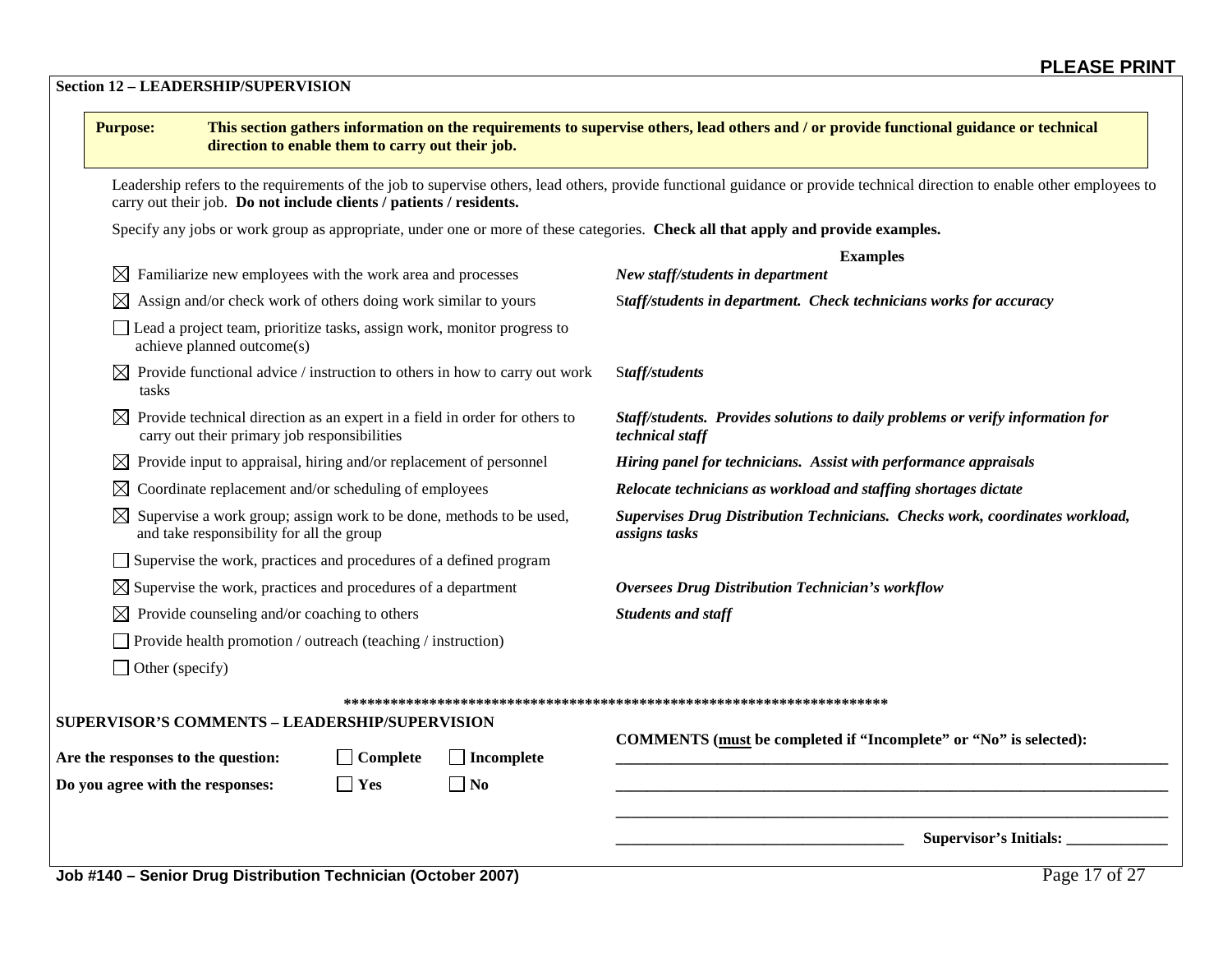**Section 13 – PHYSICAL DEMANDS**

|     | <b>Purpose:</b>                                                                                                                                                                                                                                                                     | in your job. | This section gathers information on the physical effort and for the accurate hand/eye or hand/foot coordination required on a regular basis |  |  |  |
|-----|-------------------------------------------------------------------------------------------------------------------------------------------------------------------------------------------------------------------------------------------------------------------------------------|--------------|---------------------------------------------------------------------------------------------------------------------------------------------|--|--|--|
| (a) | What physical effort is required on a typical basis for your job? Please provide examples that are applicable to your job.                                                                                                                                                          |              |                                                                                                                                             |  |  |  |
|     | Duration means individual periods of <b>uninterrupted time</b> (except for scheduled breaks) – i.e. how long you have to perform the activity each time.<br>Frequency means <b>how often</b> each activity occurs within the day.                                                   |              |                                                                                                                                             |  |  |  |
|     | Indicate the duration of time that the activity is present during the normal workday or shift (e.g., for an 8 hour shift – 6 hours = 75%; 4 hours = 50%; 2 hours = 25%; 1<br>hour = $12\%$ ; $1/2$ hour = 6%). Percentages may not add up to 100% (due to simultaneous activities). |              |                                                                                                                                             |  |  |  |
|     | Place a checkmark in the chart below indicating the duration, frequency and weight of the activity. Only indicate weight where applicable.                                                                                                                                          |              |                                                                                                                                             |  |  |  |
|     | <b>Occasional</b> – means the activity occurs once in a while – less than 50% of the time<br><b>Light weight</b> – up to 9 kg $/$ 20 lbs                                                                                                                                            |              |                                                                                                                                             |  |  |  |
|     | <b>Medium weight</b> – over 9 kg / 20 lbs<br><b>Regular</b> – means the activity occurs often – between 50% - 75% of the time                                                                                                                                                       |              |                                                                                                                                             |  |  |  |

**Heavy weight** – over 23kg / 50 lbs **Frequent** – means the activity occurs every day – over 75% of the time Exertions that are infrequent or that are not typical of the performance of the job should not be considered.

|                                                | <b>DURATION</b>              |            | <b>FREQUENCY</b> |                  | <b>WEIGHT</b>                     |
|------------------------------------------------|------------------------------|------------|------------------|------------------|-----------------------------------|
| <b>ACTIVITY EXAMPLES</b>                       | Approximate %<br>of time/day | Occasional | Regular          | Frequent         | Light, Medium,<br>Heavy (specify) |
| Standing, walking, bending, reaching, twisting | 50%                          |            |                  | $\boldsymbol{X}$ | $L - M$                           |
| Receiving, unpacking, stocking orders          | 10%                          |            |                  | $\boldsymbol{X}$ | $L - M$                           |
| Sitting preparing drugs, computer operation    | 40%                          |            |                  | $\boldsymbol{X}$ | L                                 |
|                                                |                              |            |                  |                  |                                   |
|                                                |                              |            |                  |                  |                                   |
|                                                |                              |            |                  |                  |                                   |
|                                                |                              |            |                  |                  |                                   |
|                                                |                              |            |                  |                  |                                   |
|                                                |                              |            |                  |                  |                                   |
|                                                |                              |            |                  |                  |                                   |
|                                                |                              |            |                  |                  |                                   |
|                                                |                              |            |                  |                  |                                   |
|                                                |                              |            |                  |                  |                                   |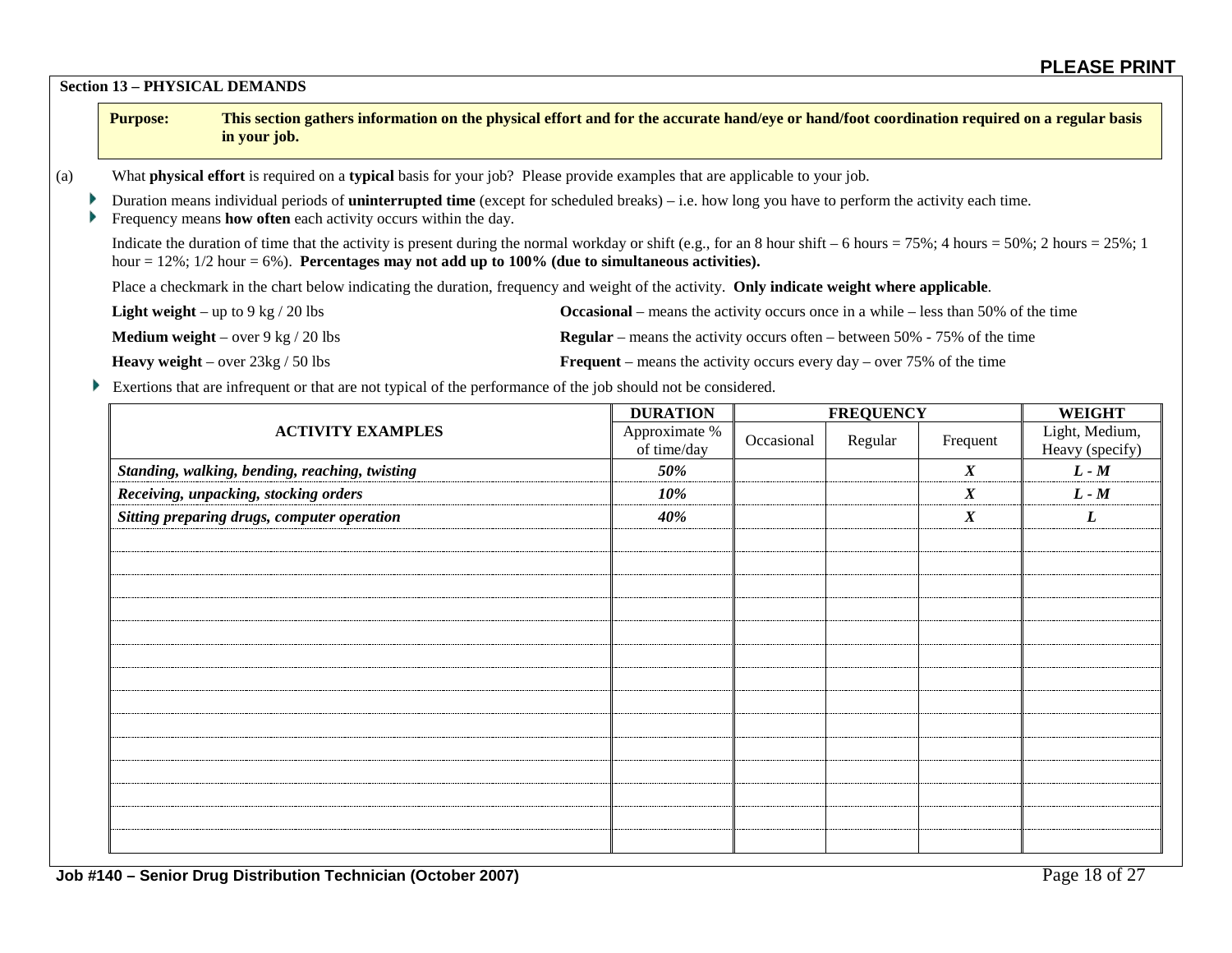#### **Section 13 – PHYSICAL DEMANDS (cont'd)**

(b) Does your work require **accurate hand/eye or hand/foot coordination**? Please provide **examples** that are applicable to your job.

Indicate the duration of time that the activity is present during the normal workday or shift (e.g., for an 8 hour shift – 6 hours = 75%; 4 hours = 50%; 2 hours = 25%; 1 hour = 12%; 1/2 hour = 6%). **Percentages may not add up to 100% (due to simultaneous activities).**

**Examples**: keyboard skills, repairing fine instruments/equipment; floor polishers; folding laundry; mechanical; plumbing; giving injections; dispensing oral medications; lawn mowers; sorting mail; electrical; driving; drafting; using long-handled tools such as mops and shovels; stocking shelves; positioning patients and equipment; carpentry.

Place a checkmark in the chart below indicating the frequency of occurrence over a year.

| <b>Occasional</b> | $-$ means the activity occurs once in a while $-$ less than 50% of the time |
|-------------------|-----------------------------------------------------------------------------|
| Regular           | - means the activity occurs often – between $50\%$ - 75% of the time        |
| Frequent          | $-$ means the activity occurs every day $-$ over 75% of the time            |

|                                                           | <b>DURATION</b>              |                   | <b>FREQUENCY</b> |                                       |  |  |
|-----------------------------------------------------------|------------------------------|-------------------|------------------|---------------------------------------|--|--|
| <b>ACTIVITY EXAMPLES</b>                                  | Approximate %<br>of time/day | <b>Occasional</b> | Regular          | Frequent                              |  |  |
| Dispensing and packaging medication                       | 40%                          |                   |                  | $\mathbf v$<br>$\boldsymbol{\Lambda}$ |  |  |
| Sterile mixing of compounds and solutions                 | 10%                          |                   |                  | $\mathbf v$<br>$\boldsymbol{\lambda}$ |  |  |
| Weighing, cutting and measuring medications and solutions | 10%                          |                   |                  | X                                     |  |  |
| <b>Computer operation</b>                                 | 20%                          |                   |                  | $\boldsymbol{X}$                      |  |  |
| <b>Calibrating equipment</b>                              | 10%                          |                   |                  | X                                     |  |  |
|                                                           |                              |                   |                  |                                       |  |  |
|                                                           |                              |                   |                  |                                       |  |  |
|                                                           |                              |                   |                  |                                       |  |  |

**\*\*\*\*\*\*\*\*\*\*\*\*\*\*\*\*\*\*\*\*\*\*\*\*\*\*\*\*\*\*\*\*\*\*\*\*\*\*\*\*\*\*\*\*\*\*\*\*\*\*\*\*\*\*\*\*\*\*\*\*\*\*\*\*\*\*\*\*\*\***

#### **SUPERVISOR'S COMMENTS – PHYSICAL DEMANDS**

Are the responses to the question:  $\Box$  Complete  $\Box$  Incomplete

**COMMENTS (must be completed if "Incomplete" or "No" are selected):**

**\_\_\_\_\_\_\_\_\_\_\_\_\_\_\_\_\_\_\_\_\_\_\_\_\_\_\_\_\_\_\_\_\_\_\_\_\_\_\_\_\_\_\_\_\_\_\_\_\_\_\_\_\_\_\_\_\_\_\_\_\_\_\_\_\_\_\_\_\_\_\_ \_\_\_\_\_\_\_\_\_\_\_\_\_\_\_\_\_\_\_\_\_\_\_\_\_\_\_\_\_\_\_\_\_\_\_\_\_\_\_\_\_\_\_\_\_\_\_\_\_\_\_\_\_\_\_\_\_\_\_\_\_\_\_\_\_\_\_\_\_\_\_**

**Do you agree with the responses:**  $\Box$  **Yes**  $\Box$  **No** 

 $\bf{Supervisor's\;Initials:}$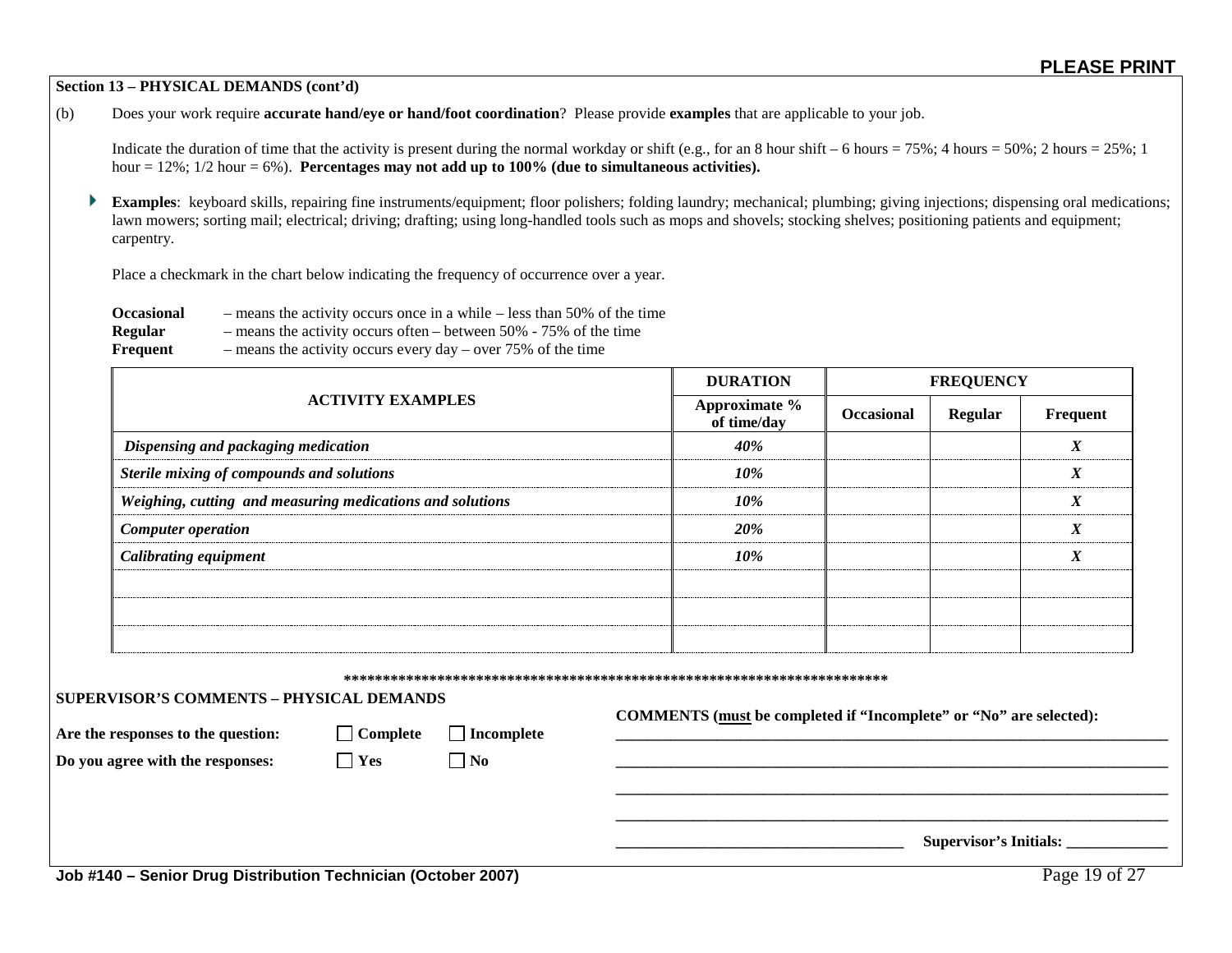**Section 14 – SENSORY DEMANDS**

**Purpose: This section gathers information on the frequency and duration of sensory demands required by your job.** 

(a) What **Visual Effort** is required on a **concentrated** basis in your job? Please provide **examples** that are applicable to your job.

Indicate the duration of time that the activity is present during the normal workday or shift (e.g., for an 8 hour shift – 6 hours = 75%; 4 hours = 50%; 2 hours = 25%; 1 hour  $= 12\%$ ;  $1/2$  hour  $= 6\%$ ). **Percentages may not add up to 100% (due to simultaneous activities).** 

Duration means individual periods of **uninterrupted time** (except for scheduled breaks) – i.e. how long you have to perform the activity each time. Þ.

Place a checkmark in the chart below indicating the frequency of occurrence over a year.

Frequency means **how often** each activity occurs within the day or week. Þ.

| <b>Occasional</b> | $-$ means the activity occurs once in a while $-$ less than 50% of the time |
|-------------------|-----------------------------------------------------------------------------|
| <b>Regular</b>    | - means the activity occurs often – between $50\%$ - 75% of the time        |
| Frequent          | $-$ means the activity occurs every day $-$ over 75% of the time            |

|                                             | <b>DURATION</b>              | <b>FREQUENCY</b> |                |                  |
|---------------------------------------------|------------------------------|------------------|----------------|------------------|
| <b>ACTIVITY EXAMPLES</b>                    | Approximate %<br>of time/day | Occasional       | <b>Regular</b> | Frequent         |
| <b>Weighing, dispensing medications</b>     | 35%                          |                  |                | $\boldsymbol{X}$ |
| Management of medication/narcotic inventory | 15%                          |                  |                | $\boldsymbol{X}$ |
| <b>Computer operation</b>                   | 20%                          |                  |                | $\boldsymbol{X}$ |
| Verifies technician's work for accuracy     | $30 - 60\%$                  |                  |                | $\boldsymbol{X}$ |
|                                             |                              |                  |                |                  |
|                                             |                              |                  |                |                  |
|                                             |                              |                  |                |                  |
|                                             |                              |                  |                |                  |
|                                             |                              |                  |                |                  |
|                                             |                              |                  |                |                  |
|                                             |                              |                  |                |                  |
|                                             |                              |                  |                |                  |
|                                             |                              |                  |                |                  |
|                                             |                              |                  |                |                  |
|                                             |                              |                  |                |                  |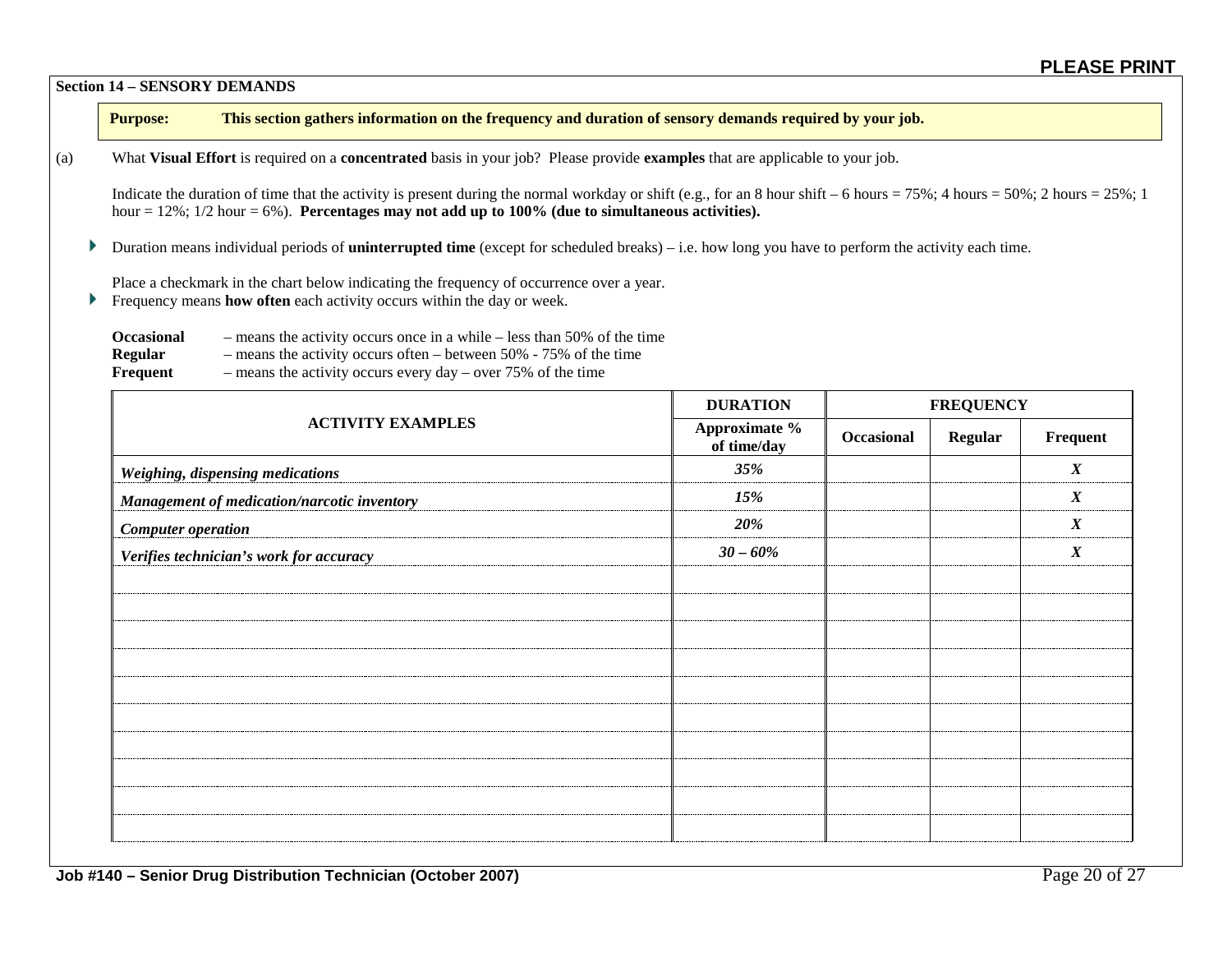#### **Section 14 – SENSORY DEMANDS (cont'd)**

(b) Does your job require that you **Listen Attentively**? Please provide **examples** that are applicable to your job.

Indicate the duration of time that the activity is present during the normal workday or shift (e.g., for an 8 hour shift – 6 hours = 75%; 4 hours = 50%; 2 hours = 25%; 1 hour = 12%; 1/2 hour = 6%). **Percentages may not add up to 100% (due to simultaneous activities).**

Place a checkmark in the chart below indicating the frequency of occurrence over a year.

- **Examples**: taking dictation, counseling; negotiating; taking minutes of meetings; taking telephone messages; operating a switchboard; alarm systems; mechanical/equipment sounds; taking directions or instructions; observing clients/patients/residents.
- Duration means individual periods of **uninterrupted time** (except for scheduled breaks) i.e. how long you have to perform the activity each time. Þ.
- Frequency means **how often** each activity occurs within the day or week. Þ

| <b>Occasional</b> | $-$ means the activity occurs once in a while $-$ less than 50% of the time |
|-------------------|-----------------------------------------------------------------------------|
| <b>Regular</b>    | - means the activity occurs often – between $50\%$ - 75% of the time        |
| Frequent          | - means the activity occurs every day – over $75\%$ of the time             |

|                                    | <b>DURATION</b>              | <b>FREQUENCY</b> |                  |                  |
|------------------------------------|------------------------------|------------------|------------------|------------------|
| <b>ACTIVITY EXAMPLES</b>           | Approximate %<br>of time/day | Occasional       | <b>Regular</b>   | Frequent         |
| General direction and instruction  | 10%                          |                  | $\boldsymbol{X}$ |                  |
| Staff/physician questions/concerns | 25%                          |                  |                  | $\boldsymbol{X}$ |
| <b>Equipment alarms</b>            | 10%                          |                  |                  | $\boldsymbol{X}$ |
| <b>Meeting participation</b>       | 10%                          |                  | $\boldsymbol{X}$ |                  |
|                                    |                              |                  |                  |                  |
|                                    |                              |                  |                  |                  |
|                                    |                              |                  |                  |                  |
|                                    |                              |                  |                  |                  |
|                                    |                              |                  |                  |                  |
|                                    |                              |                  |                  |                  |
|                                    |                              |                  |                  |                  |
|                                    |                              |                  |                  |                  |
|                                    |                              |                  |                  |                  |
|                                    |                              |                  |                  |                  |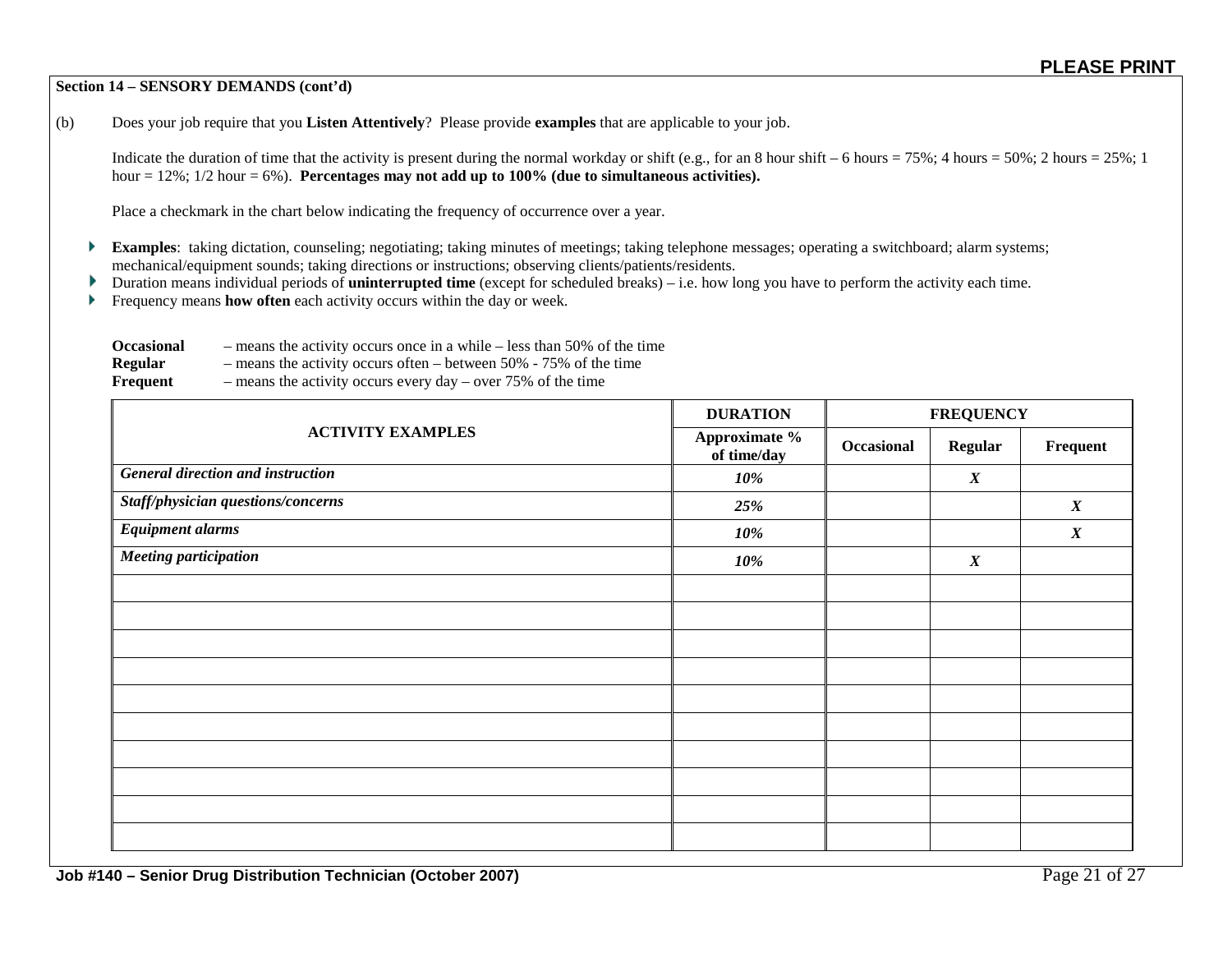|     | Section 14 - SENSORY DEMANDS (cont'd)                                                                |                 |                   |                                                                                                       |  |  |
|-----|------------------------------------------------------------------------------------------------------|-----------------|-------------------|-------------------------------------------------------------------------------------------------------|--|--|
| (c) | Must attention be shifted frequently from one job detail to another?                                 |                 |                   |                                                                                                       |  |  |
| Þ.  | Examples: keyboarding and answering the telephone; dictatyping; repairing and listening to equipment |                 |                   |                                                                                                       |  |  |
|     | Yes $\boxtimes$<br>No                                                                                |                 |                   |                                                                                                       |  |  |
|     | If yes, please give examples:                                                                        |                 |                   |                                                                                                       |  |  |
|     |                                                                                                      |                 |                   | Frequent phone orders, stat orders, checking Drug Distribution Technician's work, watching equipment. |  |  |
|     |                                                                                                      |                 |                   |                                                                                                       |  |  |
|     |                                                                                                      |                 |                   |                                                                                                       |  |  |
|     |                                                                                                      |                 |                   |                                                                                                       |  |  |
|     |                                                                                                      |                 |                   |                                                                                                       |  |  |
|     |                                                                                                      |                 |                   |                                                                                                       |  |  |
|     |                                                                                                      |                 |                   |                                                                                                       |  |  |
|     |                                                                                                      |                 |                   |                                                                                                       |  |  |
|     |                                                                                                      |                 |                   |                                                                                                       |  |  |
|     | <b>SUPERVISOR'S COMMENTS - SENSORY DEMANDS</b>                                                       |                 |                   |                                                                                                       |  |  |
|     | Are the responses to the question:                                                                   | $\Box$ Complete | $\Box$ Incomplete | COMMENTS (must be completed if "Incomplete" or "No" are selected):                                    |  |  |
|     | Do you agree with the responses:                                                                     | $\Box$ Yes      | $\Box$ No         |                                                                                                       |  |  |
|     |                                                                                                      |                 |                   |                                                                                                       |  |  |
|     |                                                                                                      |                 |                   | Supervisor's Initials:                                                                                |  |  |
|     | Job #140 - Senior Drug Distribution Technician (October 2007)                                        |                 |                   | Page 22 of 27                                                                                         |  |  |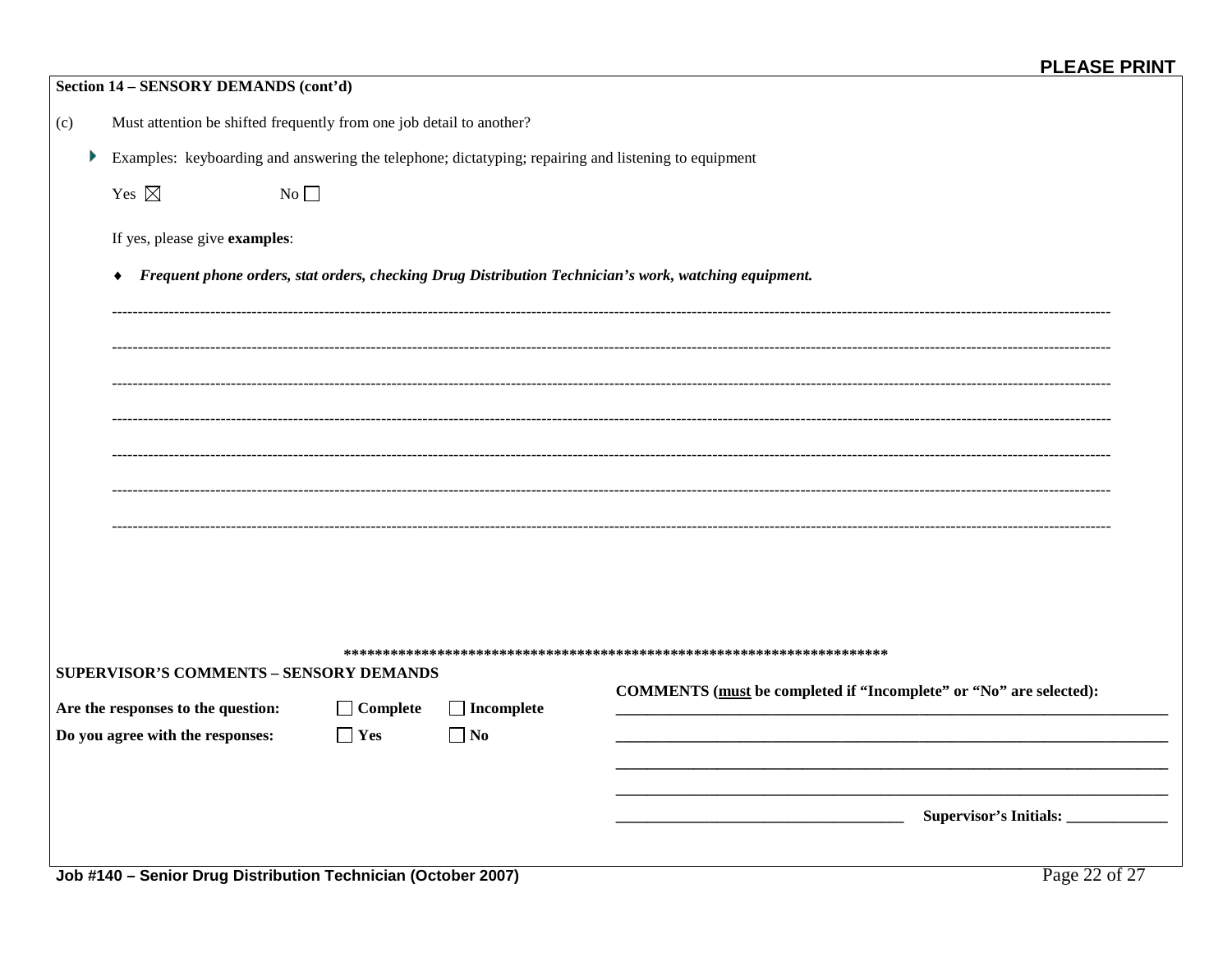**Section 15 – WORKING CONDITIONS**

| <b>Purpose:</b> | This section gathers information on the undesirable or disagreeable environmental conditions or hazards under which the job is carried |
|-----------------|----------------------------------------------------------------------------------------------------------------------------------------|
|                 | out.                                                                                                                                   |

(a) Are you exposed to some degree of **unpleasantness** in the day-to-day activities of your job? **Check all conditions that apply to you, and indicate only one of "occasional", "regular", or "frequent".**

**Occasional** – means the condition occurs once in a while – less than 50% of the time<br>Regular – means the condition occurs often – between 50% - 75% of the time **Regular** – means the condition occurs often – between 50% - 75% of the time<br>**Frequent** – means the condition occurs every day – over 75% of the time – means the condition occurs every day – over 75% of the time

| <b>CONDITION</b> (specify if applicable)                                            | <b>Occasional</b> | <b>Regular</b>   | Frequent         |
|-------------------------------------------------------------------------------------|-------------------|------------------|------------------|
| Blood / body fluids                                                                 | $\boldsymbol{X}$  |                  |                  |
| Chemical substances (specify): Cytotoxic agents, powdered drugs used in compounding |                   |                  | $\boldsymbol{X}$ |
| Cold                                                                                |                   |                  |                  |
| Congested workplace: Working under fume hood                                        |                   | $\boldsymbol{X}$ |                  |
| Dust                                                                                |                   |                  |                  |
| Extreme temperature                                                                 |                   |                  |                  |
| Foul language                                                                       | $\boldsymbol{X}$  |                  |                  |
| Grease                                                                              |                   |                  |                  |
| Head lice                                                                           |                   |                  |                  |
| Heat                                                                                |                   |                  |                  |
| Inadequate lighting                                                                 |                   |                  |                  |
| Inadequate ventilation                                                              |                   |                  |                  |
| Insects, rodents, etc.                                                              |                   |                  |                  |
| Interruptions: Physician's orders, stat orders                                      |                   |                  | $\boldsymbol{X}$ |
| Isolation                                                                           |                   |                  |                  |
| Latex                                                                               |                   |                  |                  |
| Moisture                                                                            |                   |                  |                  |
| Mold                                                                                |                   |                  |                  |
| Multiple deadlines: Prioritizes department workload                                 |                   |                  | $\boldsymbol{X}$ |
| Noise: Fume hood, fridge/freezer/air conditioner                                    |                   |                  | $\boldsymbol{X}$ |
| Odor                                                                                | $\boldsymbol{X}$  |                  |                  |
| Oil                                                                                 |                   |                  |                  |
| Radiation exposure (specify)                                                        |                   |                  |                  |
| Second-hand smoke                                                                   |                   |                  |                  |
| Soiled linens                                                                       |                   |                  |                  |
| Steam                                                                               |                   |                  |                  |
| Transporting or handling human remains                                              |                   |                  |                  |
| Travel                                                                              |                   |                  |                  |
| Vibration                                                                           |                   |                  |                  |
| Other (specify)                                                                     |                   |                  |                  |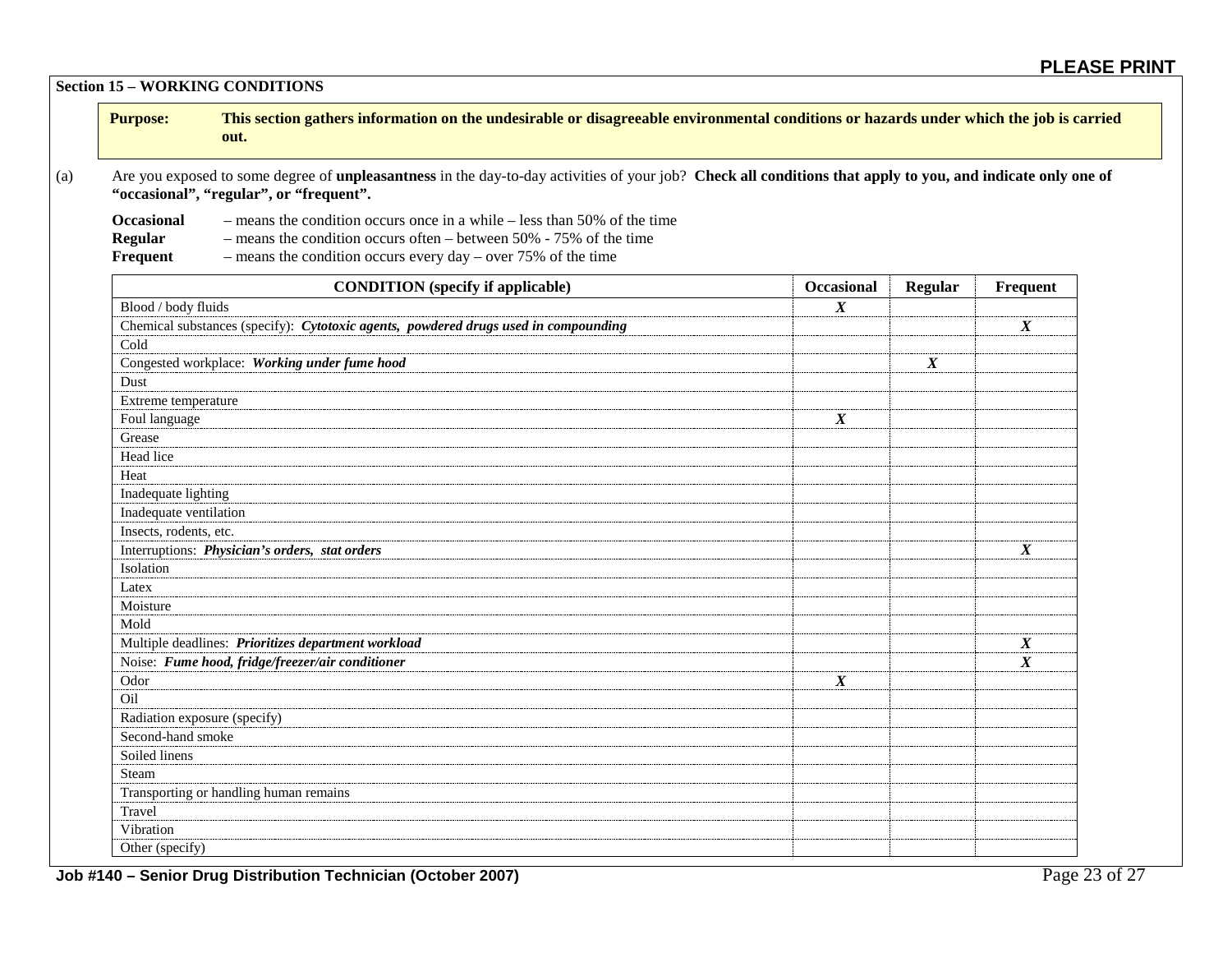**Section 15 – WORKING CONDITIONS (cont'd)**

(b) Is there some degree of exposure to **hazards** in the day-to-day activities of your job? **Check all hazards that apply to you, and indicate only one of "occasional", "regular", or "frequent".**

| <b>Occasional</b> | - means the condition occurs once in a while $-$ less than 50% of the time |
|-------------------|----------------------------------------------------------------------------|
| <b>Regular</b>    | - means the condition occurs often – between $50\%$ - 75% of the time      |
| Frequent          | $-$ means the condition occurs every day $-$ over 75% of the time          |

**CONDITION** (specify if applicable) **CONDITION CONDITION Example 1 CONDITION Example 1 CONDITION Example 2 CONDITION EXAMPLE 2 CONDITION EXAMPLE 2 CONDITION EXAMPLE 2 CONDITION EXAMPLE 2 CONDI** Abusive clients *X* Blood / body fluids Chemical substances (specify): *Cytotoxic agents, powdered drugs used in compounding X* Traveling in inclement weather Excessive / unpredictable weights *X* Exposure to infectious disease (specify) **X** X Extreme noise *X* Faulty / inadequate equipment *X* Personal injury *X* Personal safety at risk due to isolation Radiation exposure (specify) Sharp objects: *Needles, broken glass, box cutters X* Small aircraft Steam Verbal and/or physical abuse *X* Violence: *Addicts looking for narcotics X* Working from heights Other (specify)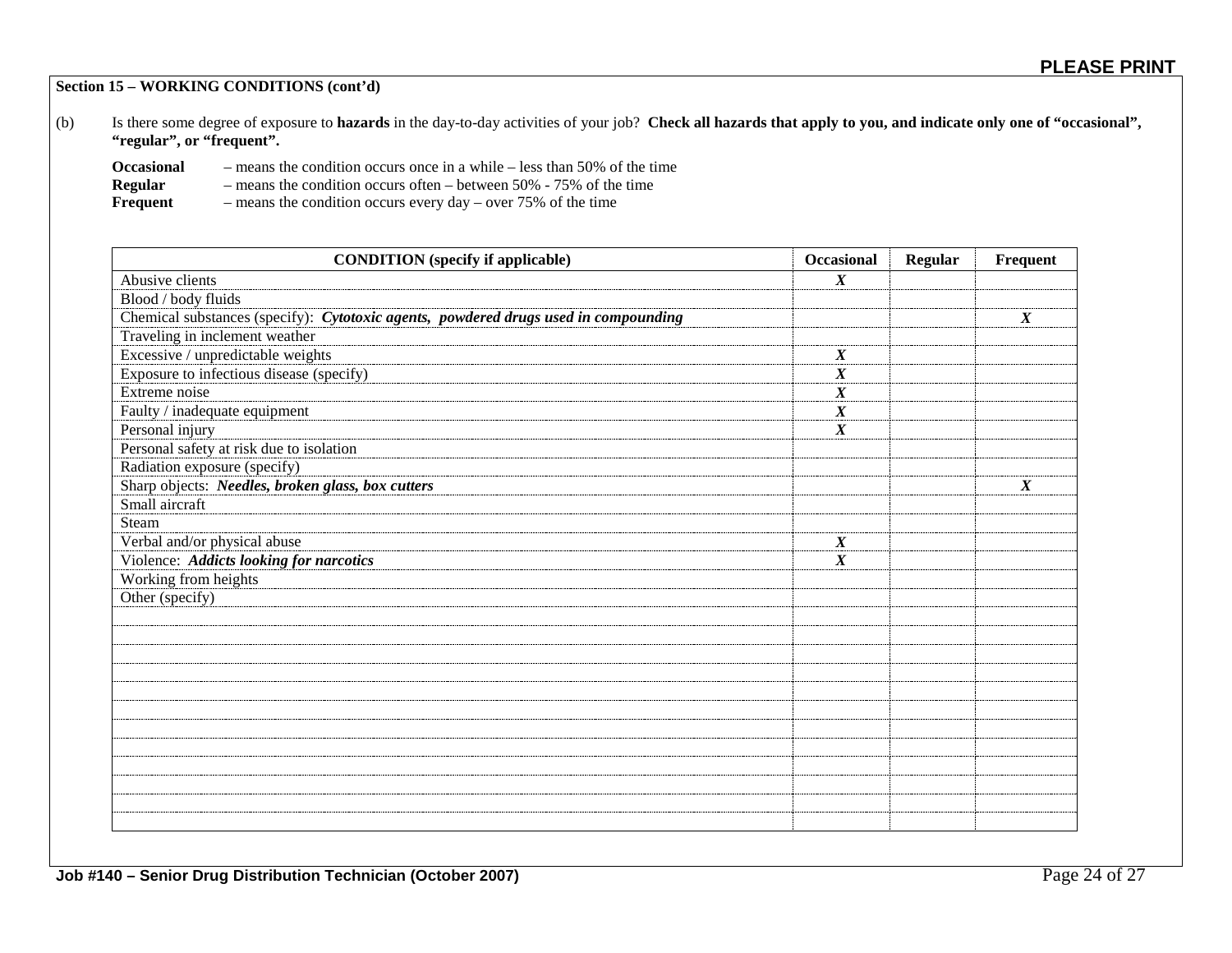|     | Section 15 – WORKING CONDITIONS (cont'd) |                                                                 |                   |                                                                                                                                                                       |
|-----|------------------------------------------|-----------------------------------------------------------------|-------------------|-----------------------------------------------------------------------------------------------------------------------------------------------------------------------|
| (c) | precaution(s) normally taken.)           |                                                                 |                   | Do you have to take certain training, precautions or wear protective clothing to avoid a work injury? (Check one and provide an explanation or example of the type of |
|     | Yes $\boxtimes$                          | $No \Box$                                                       |                   |                                                                                                                                                                       |
|     | Please explain your answer:              |                                                                 |                   |                                                                                                                                                                       |
|     | $\blacklozenge$                          | Wear gloves, gown, protective eye wear, mask, use of fume hood. |                   |                                                                                                                                                                       |
|     |                                          |                                                                 |                   |                                                                                                                                                                       |
|     |                                          |                                                                 |                   |                                                                                                                                                                       |
|     |                                          |                                                                 |                   |                                                                                                                                                                       |
|     |                                          |                                                                 |                   |                                                                                                                                                                       |
|     |                                          |                                                                 |                   |                                                                                                                                                                       |
|     |                                          |                                                                 |                   |                                                                                                                                                                       |
|     |                                          |                                                                 |                   |                                                                                                                                                                       |
|     |                                          |                                                                 |                   |                                                                                                                                                                       |
|     |                                          |                                                                 |                   |                                                                                                                                                                       |
|     |                                          |                                                                 |                   |                                                                                                                                                                       |
|     |                                          | SUPERVISOR'S COMMENTS - WORKING CONDITIONS                      |                   |                                                                                                                                                                       |
|     | Are the responses to the question:       | $\Box$ Complete                                                 | $\Box$ Incomplete | COMMENTS (must be completed if "Incomplete" or "No" are selected):                                                                                                    |
|     | Do you agree with the responses:         | $\Box$ Yes                                                      | $\Box$ No         |                                                                                                                                                                       |
|     |                                          |                                                                 |                   |                                                                                                                                                                       |
|     |                                          |                                                                 |                   |                                                                                                                                                                       |
|     |                                          |                                                                 |                   |                                                                                                                                                                       |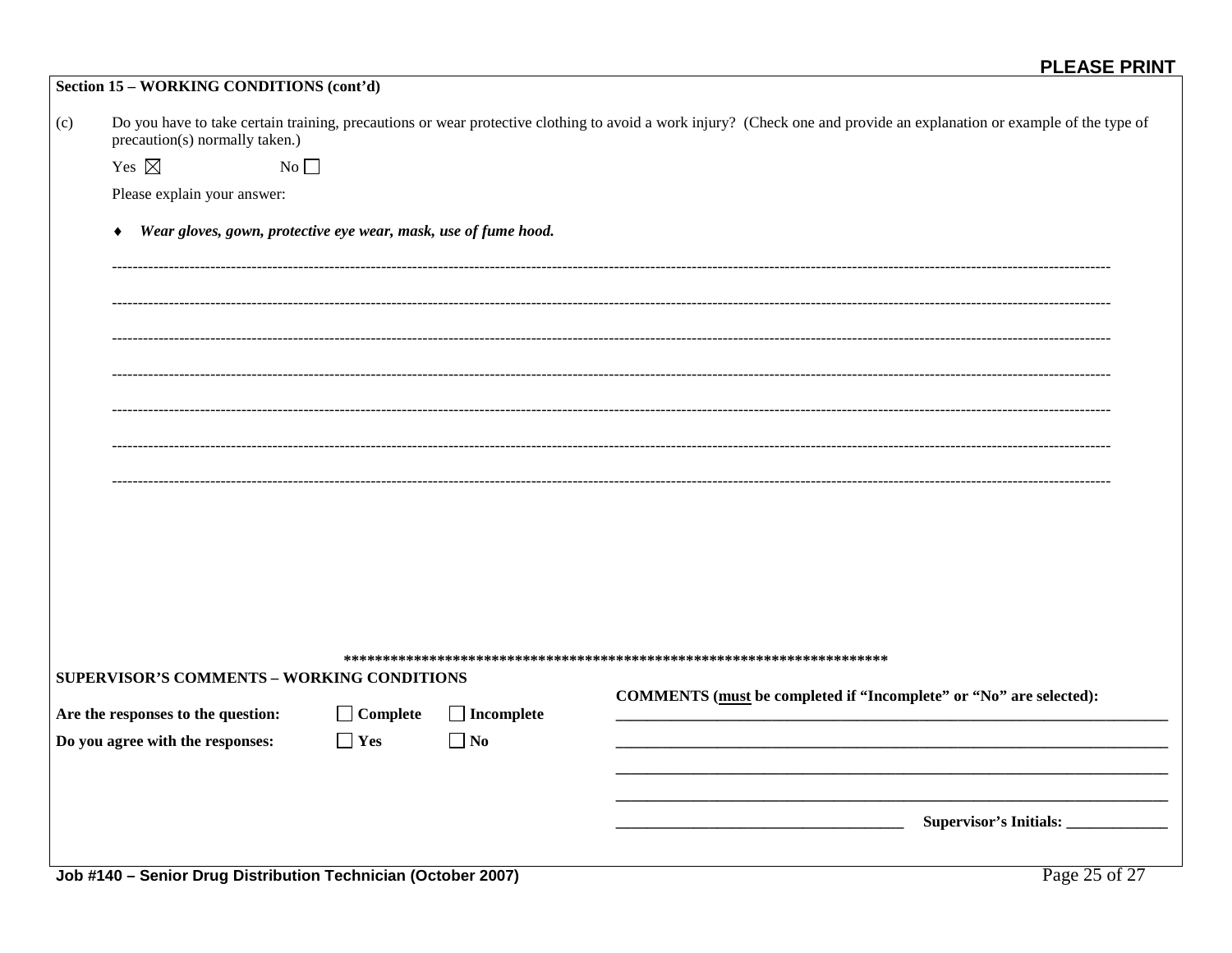| <b>Section 16 - OTHER COMMENTS</b>                                                                                    |                                                                                              |  |  |  |  |  |
|-----------------------------------------------------------------------------------------------------------------------|----------------------------------------------------------------------------------------------|--|--|--|--|--|
| Please add any additional information or comments and reference the specific JFS section and question as appropriate. |                                                                                              |  |  |  |  |  |
|                                                                                                                       |                                                                                              |  |  |  |  |  |
|                                                                                                                       |                                                                                              |  |  |  |  |  |
|                                                                                                                       |                                                                                              |  |  |  |  |  |
|                                                                                                                       |                                                                                              |  |  |  |  |  |
|                                                                                                                       |                                                                                              |  |  |  |  |  |
|                                                                                                                       |                                                                                              |  |  |  |  |  |
| <b>Section 17 – SIGNATURES</b>                                                                                        |                                                                                              |  |  |  |  |  |
| Single job submission:                                                                                                |                                                                                              |  |  |  |  |  |
|                                                                                                                       |                                                                                              |  |  |  |  |  |
|                                                                                                                       |                                                                                              |  |  |  |  |  |
|                                                                                                                       | Group submission (NAMES OF EMPLOYEES DOING THE SAME JOB). Please print your name, then sign: |  |  |  |  |  |
|                                                                                                                       |                                                                                              |  |  |  |  |  |
| NAME:                                                                                                                 |                                                                                              |  |  |  |  |  |
|                                                                                                                       |                                                                                              |  |  |  |  |  |
|                                                                                                                       |                                                                                              |  |  |  |  |  |
|                                                                                                                       |                                                                                              |  |  |  |  |  |
| NAME:                                                                                                                 |                                                                                              |  |  |  |  |  |
|                                                                                                                       |                                                                                              |  |  |  |  |  |
|                                                                                                                       |                                                                                              |  |  |  |  |  |
|                                                                                                                       |                                                                                              |  |  |  |  |  |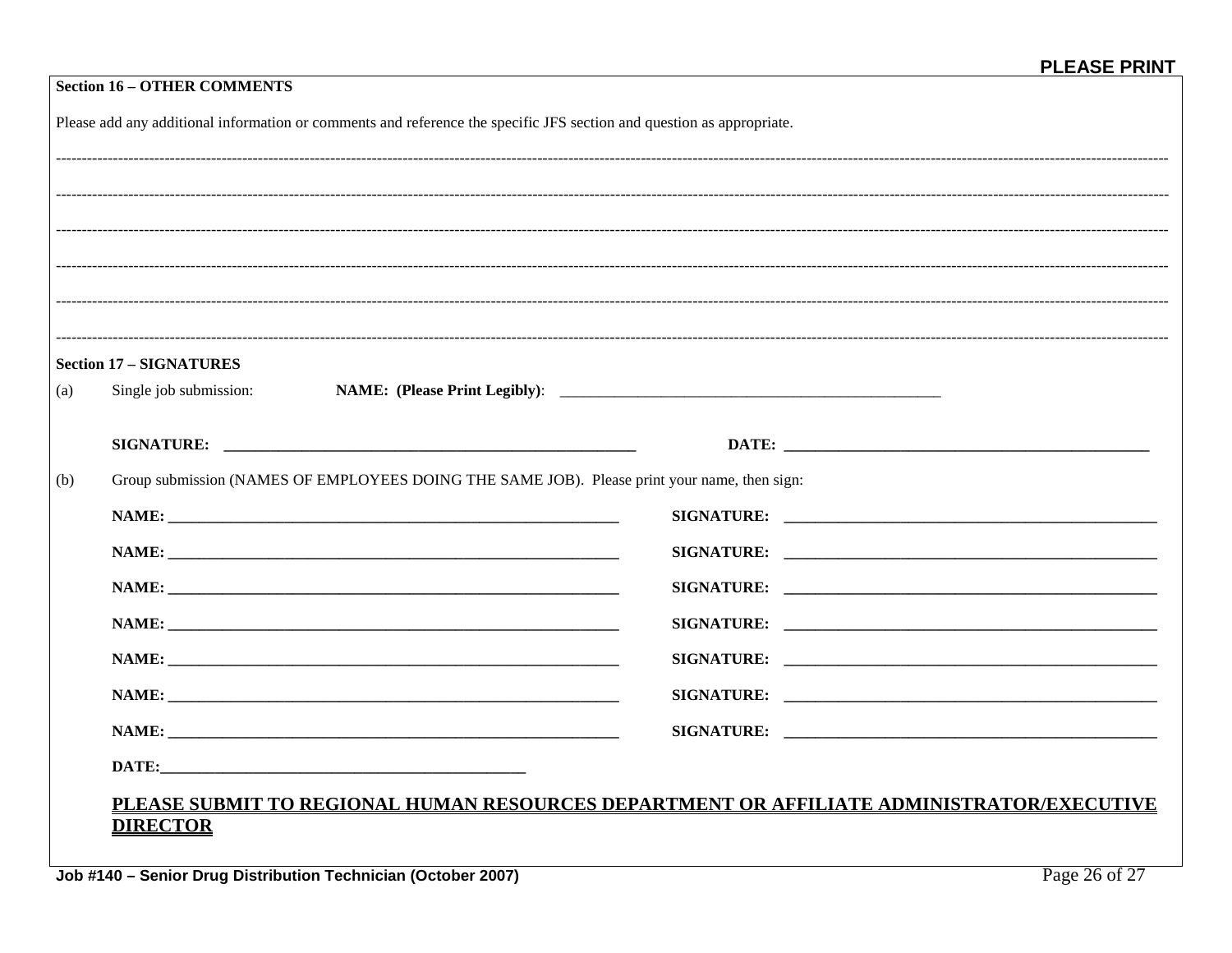| Section 18 - OUT-OF-SCOPE SUPERVISOR'S COMMENTS                                                                       |  |                    |  |  |  |
|-----------------------------------------------------------------------------------------------------------------------|--|--------------------|--|--|--|
| Please add any additional information or comments and reference the specific JFS section and question as appropriate. |  |                    |  |  |  |
|                                                                                                                       |  |                    |  |  |  |
|                                                                                                                       |  |                    |  |  |  |
|                                                                                                                       |  |                    |  |  |  |
|                                                                                                                       |  |                    |  |  |  |
|                                                                                                                       |  |                    |  |  |  |
|                                                                                                                       |  |                    |  |  |  |
|                                                                                                                       |  |                    |  |  |  |
|                                                                                                                       |  |                    |  |  |  |
|                                                                                                                       |  |                    |  |  |  |
|                                                                                                                       |  |                    |  |  |  |
|                                                                                                                       |  |                    |  |  |  |
|                                                                                                                       |  |                    |  |  |  |
|                                                                                                                       |  |                    |  |  |  |
| Immediate Out-of-Scope Supervisor                                                                                     |  |                    |  |  |  |
| Name: (Please print legibly)                                                                                          |  |                    |  |  |  |
|                                                                                                                       |  |                    |  |  |  |
| Signature:                                                                                                            |  |                    |  |  |  |
|                                                                                                                       |  |                    |  |  |  |
| Job Title:                                                                                                            |  |                    |  |  |  |
| Department:                                                                                                           |  |                    |  |  |  |
|                                                                                                                       |  |                    |  |  |  |
| Work Phone Number:                                                                                                    |  |                    |  |  |  |
|                                                                                                                       |  |                    |  |  |  |
| E-Mail Address:                                                                                                       |  |                    |  |  |  |
| Date:                                                                                                                 |  |                    |  |  |  |
|                                                                                                                       |  |                    |  |  |  |
|                                                                                                                       |  |                    |  |  |  |
| Job #140 Sonior Drug Distribution Tochnician (October 2007)                                                           |  | $D_{209}$ 27 of 27 |  |  |  |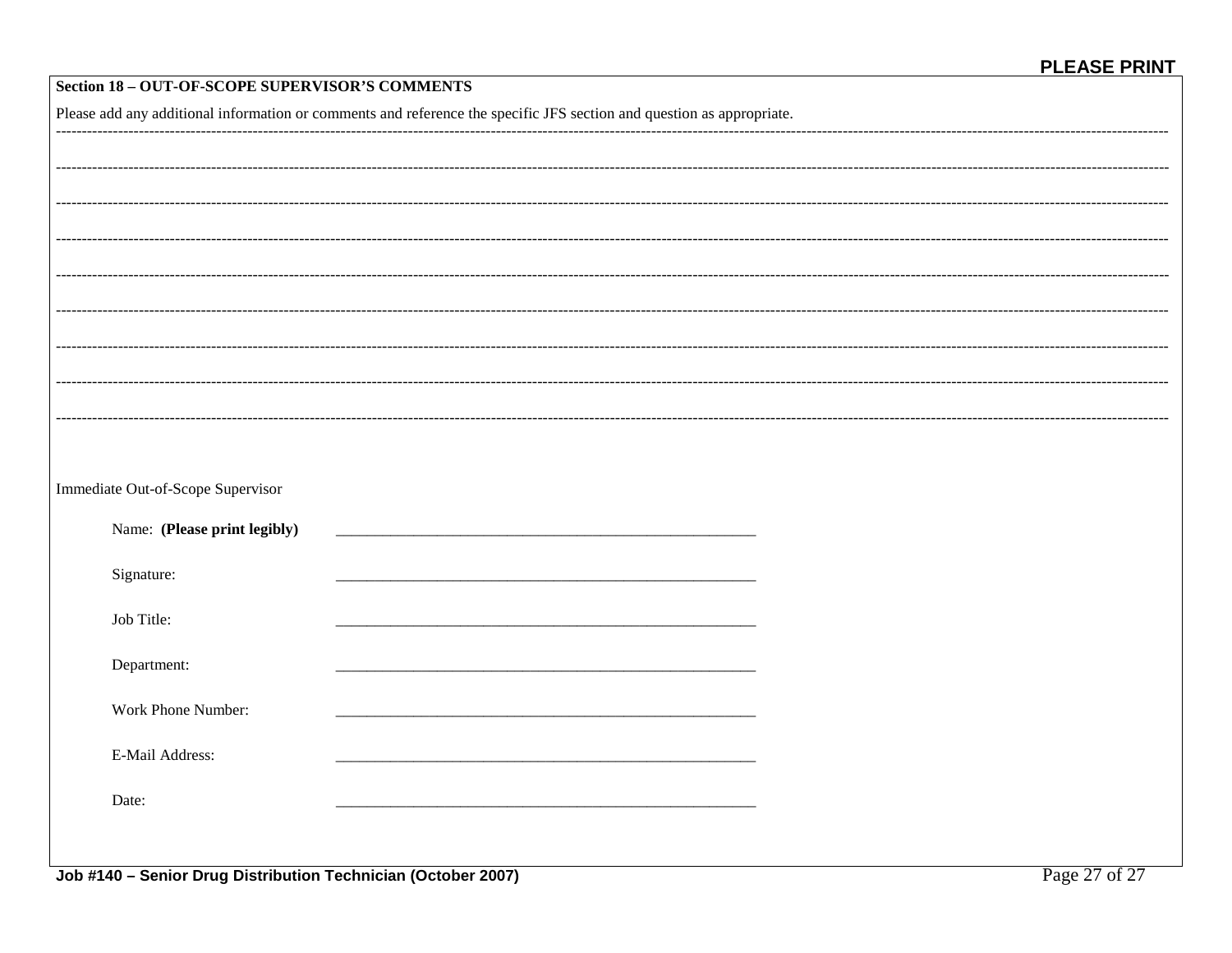## **Appendix A Sample Key Activity Summary Statements**

### **A**

- Accounting
- Accounting operation
- Activities and events
- Administration and communication
- Administration duties
- Administrative activities
- Administrative functions
- Administrative procedures
- Administrative support to executive levels
- Admission, discharges and transfers
- Analysis and detection of epidemics
- Assessment and diagnosis
- Assists with training programs

### **B**

- Budget activities
- Budget administration
- Budget and financial management
- Budget and professional development
- Budget and unit administration
- Budget management
- Budget preparation and control
- Budget unit administration

### **C**

- Carpentry functions
- Cleaning designated areas
- Cleaning functions
- Clerical duties
- Clinical and patient pastoral services
- Clinical nursing practice
- Clinical pharmacy
- Clinical practice
- Clinical services
- Coding and abstracting
- Collaboration and Education
- Committee and coordination activities
- Committee and professional development
- Committee involvement
- Committee participation
- Committee representation
- Committees and communication
- Committees and community liaison
- Committees and meetings
- Communication and coordination
- Communications and public relations
- Community involvement
- Community resources and liaison
- Compiling reports and statistics
- Consultation
- Consultation and collaboration
- Consultation and program development
- Consultation with team
- Contact with medical staff
- Contact with vendor representatives
- Continuing education
- Control and allocation of beds
- Control of expenditures and government regulations
- Coordination and communication
- Coordination of health services functions
- Coordination of internal and external health care professionals
- Counseling
- Counseling and patient education
- Counseling, treatment and referrals

### **D**

- Daily accounts receivable functions
- Department and administrative activities
- Department management
- Development of departments
- Development of nursing education programs
- Development of quality assurance programs
- Diagnosis
- Discharge planning
- Dispensing drugs and monitoring patient profiles
- Drug distribution
- Drug selection and information services

### **E**

• Education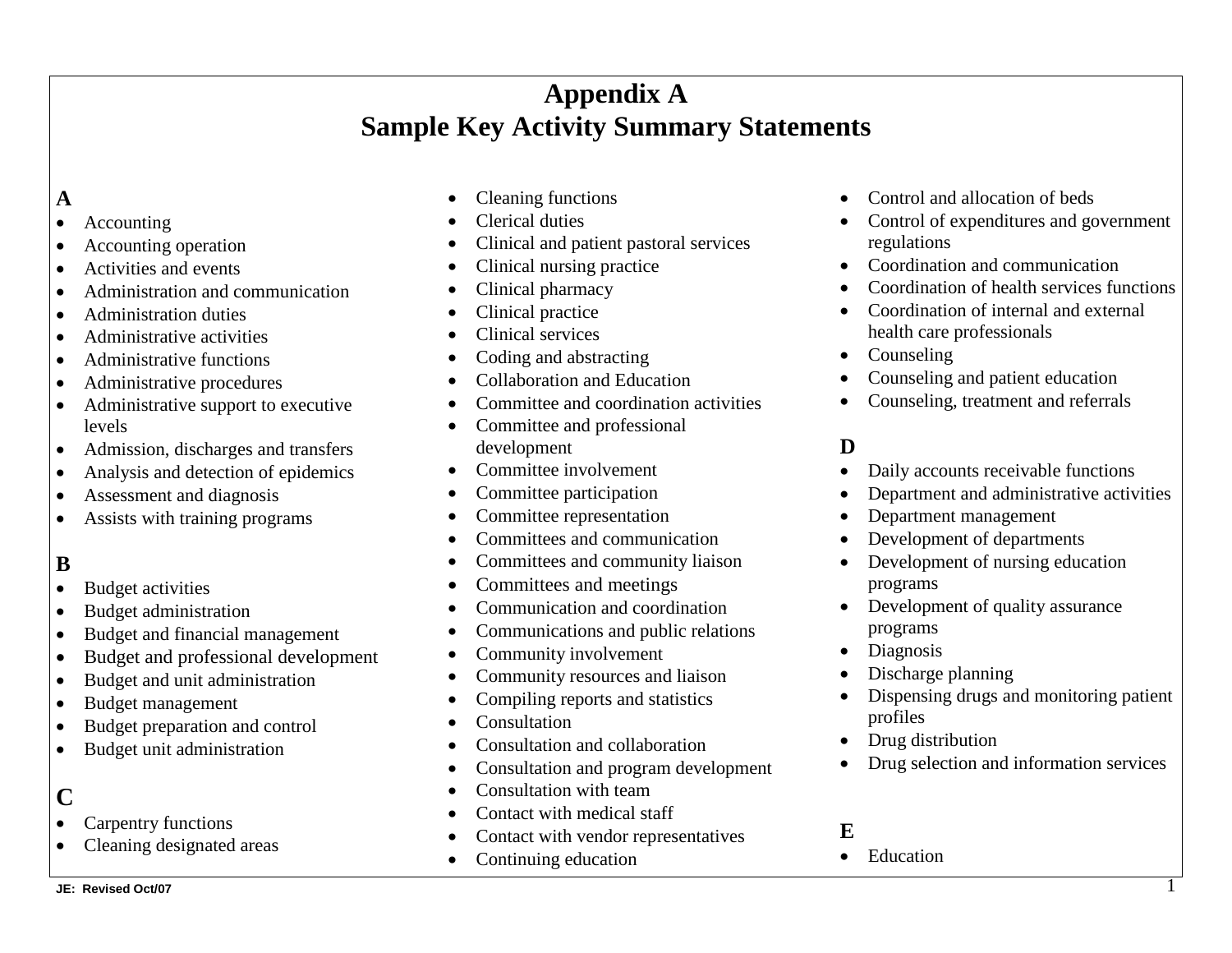- Education (non patient)
- Education and research
- Education consultant
- Education program implementation
- Educational and professional development
- Emergency procedures
- Enforces security, fire and safety regulations
- Equipment testing
- Evaluates radiographs for quality
- Evaluation

## **F**

- Financial and department planning
- Financial management
- Financial systems and controls
- First aid
- Food distribution
- Food preparation
- Food service and nutritional services

### **G**

• General office duties

### **H**

- Health records and quality assurance
- Hospital management
- Housekeeping activities
- Human resource and budget management
- Human resource functions
- Human resources management

### **I**

- **Installations**
- **Investigations**

### **L**

- Laboratory Aide functions
- Laboratory technical functions
- Labour relations functions
- Laundry operations
- Lawn and garden maintenance
- Life safety programs and services

### **M**

- Mail and filing
- Maintains directory and files
- Maintains inventory control
- Maintenance and administration
- Maintenance and cleanliness
- Maintenance and committee work
- Maintenance and trouble shooting
- Maintenance of equipment
- Maintenance of records
- Maintenance of telephone and records
- Management of department
- Management of Health Records Department
- Management of laboratory
- Management of systems contractors and suppliers
- Management of the library
- Management of volunteers
- Materials management programs
- Media relations
- Medical management
- Menu board maintenance
- Mobilization and transporting of patients
- Monitors entry and exit of visitors/patients in and out of hospital

### **N**

- Narcotic and controlled drugs
- Narcotic control drug audit
- Nursing care process
- Nutritional and dietary assessment

### **O**

- Occupational therapy program
- Ongoing health program administration
- Operates cash register
- Ordering supplies
- Ordering supplies and inventory
- Orientation
- Orientation of new staff
- Other secretarial functions

### **P**

- Painting functions
- Participation in committees
- Patient care
- Performs electrical circuit installations and completes electrical change requests
- Performs laboratory test procedures
- Performs preventative maintenance
- Performs radiographic examinations
- Pharmacy budget and committees
- Pharmacy functions
- Physiotherapy program
- Planning and organizing